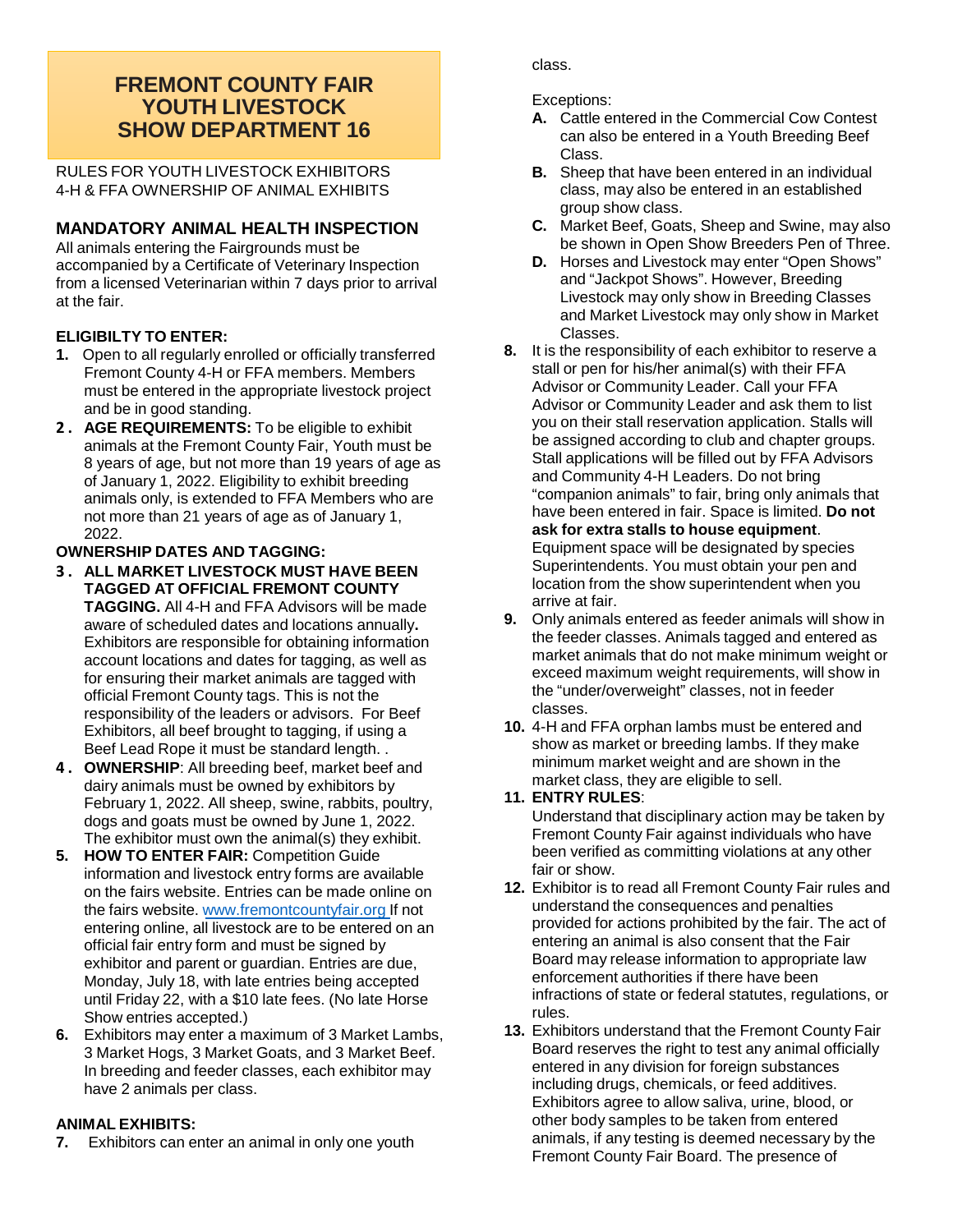prohibited or illegal drugs or medication shall be premia facie evidence that such substances have been administered to the animal internally or externally.

#### **ANIMAL HEALTH AND BRAND INSPECTION PAPERS:**

- **14.** All animals must conform to current Wyoming brand laws as directed by the Wyoming Livestock Board.
- **15. Brand Inspection papers are to be in the exhibitor's hand and available for review for each species. Brand Inspection papers will be reviewed at the gate at check in.**
- **16.** All exhibitors must abide by the current Wyoming State Animal Health Rules. Exhibitors must obtain a Certificate of Veterinary Inspection from a licensed veterinarian within 7 days of entry to the fair grounds. Animals will not be allowed to enter the fairgrounds without a current Certificate of Veterinary Inspection. (Exception see rule 18) It is the exhibitor's responsibility to obtain this inspection and present the papers at the designated location upon arrival, prior to entering the fairgrounds. A copy of Veterinarian Inspection Papers shall be showed to the Species Superintendent upon arrival at the barns.
- **17.** Any animal with contagious infectious or communicable disease will not be allowed on the grounds. Any animal developing health problems during the fair will be evaluated by the respective superintendent and a veterinarian, at the discretion of the superintendent. Attention to any matters of concern and/or removal from the fairgrounds will be adhered to by the exhibitor.
	- **A.** Any Lamb exhibiting any active stage of show lamb fungus will not be allowed to enter or remain on the fairgrounds; Lambs with healed lesion (not active) or with visible dry lesions are eligible to enter.
- **18.** The Fair Board will provide veterinarians or designated personnel to provide and review Certificates of Veterinarian Inspection, at designated entrances with limited specific arrival time frames. On Sunday July 31, the Fair Board will provide Veterinarian Inspections to be done on grounds prior to entry from 4:00 p.m. to 7:00 p.m. For any other arrival time listed, a Certificate of Veterinarian Inspection must be done prior to arrival on grounds.

#### **PLEASE SEE THE FAIR SCHEDULE OF EVENTS FOR ALL LIVESTOCK ARRIVAL TIMES AND GATES TO ENTER.**

Livestock shall not be brought on grounds prior To 4 p.m. on Sunday, July 31 or after 9:30 a.m. on Monday, August 1. Exhibitors in violation of this arrival time will not be eligible for premiums or awards for the current fair, with no recourse. **19.** All sheep and goats must be officially identified with USDA-APHIS approved scrapie identification, as set forth by Federal and State laws.

Identification can be done three ways.

- **A.** USDA issued official scrapie ID tag, usually a metal clip tag, or plastic ear tag.
- **B.** Registry tattoos for certain purebred goats. Tattooed goats must be accompanied by registration papers. Neck chains for LaMancha goats with registration papers.
- **C.** Microchip, must be accompanied by official veterinary certificate and exhibitor must bring their own reader.

## **WEIGHING OF MARKET ANIMALS:**

- **20.** The Fremont County Fair Board will designate official weigh master(s) for the fair**.**
- **ANIMAL WEIGHTS:** Minimum sale weight Steers: 1,000lbs. Minimum sale weight Heifers: 950 lbs. Steers weighing less than 1,000 lbs. and heifers weighing less than 950lbs will show for ribbons and premiums, but will not sell.
- B. **Swine** Minimum sale weight: 225 lbs. Maximum sale weight: 310 lbs. Hogs weighing less than 225 lbs. and hogs weighing over 310 lbs. will show for ribbons and premiums, but will not sell.
- C. **Lambs** Minimum sale weight 100 lbs. Lambs weighing less than 100 lbs. will show for ribbons and premiums, but will not sell.
- D. **Goats** Minimum sale weight 60 lbs. Goats weighing less than 60 lbs. will show for ribbons and premiums, but will not sell.
- E. **Poultry**Minimum sale weight 3.5 lbs. per bird with maximum of 6 lbs. for Fryer Pens, Roaster Pens 6 lbs. plus. Birds weighing less than 3.5 will not sell; birds must average 3.5 lbs. or more of the Pen of 3.
- F. **Rabbits** Minimum sale weight is 3 lbs. per rabbit. Fryers weighing less than 3 lbs. will not sell.
	- a) Market Beef, Market Heifers, Market Swine, Market Lambs and Market Goats will be weighed one time by the fair committee. No weigh backs will be allowed.
	- b) All market animals will be sorted by a committee at the scales during weigh-ins, to determine proper class and proper castration. No cryptorchid animals will be allowed to show or sell. Decisions of this committee will be final with no recourse.
	- c) Poultry Exhibitors must declare birds for Meat Pens prior to entering the scales. The exhibitor will only be allowed to weigh three designated birds per pen. If one of the birds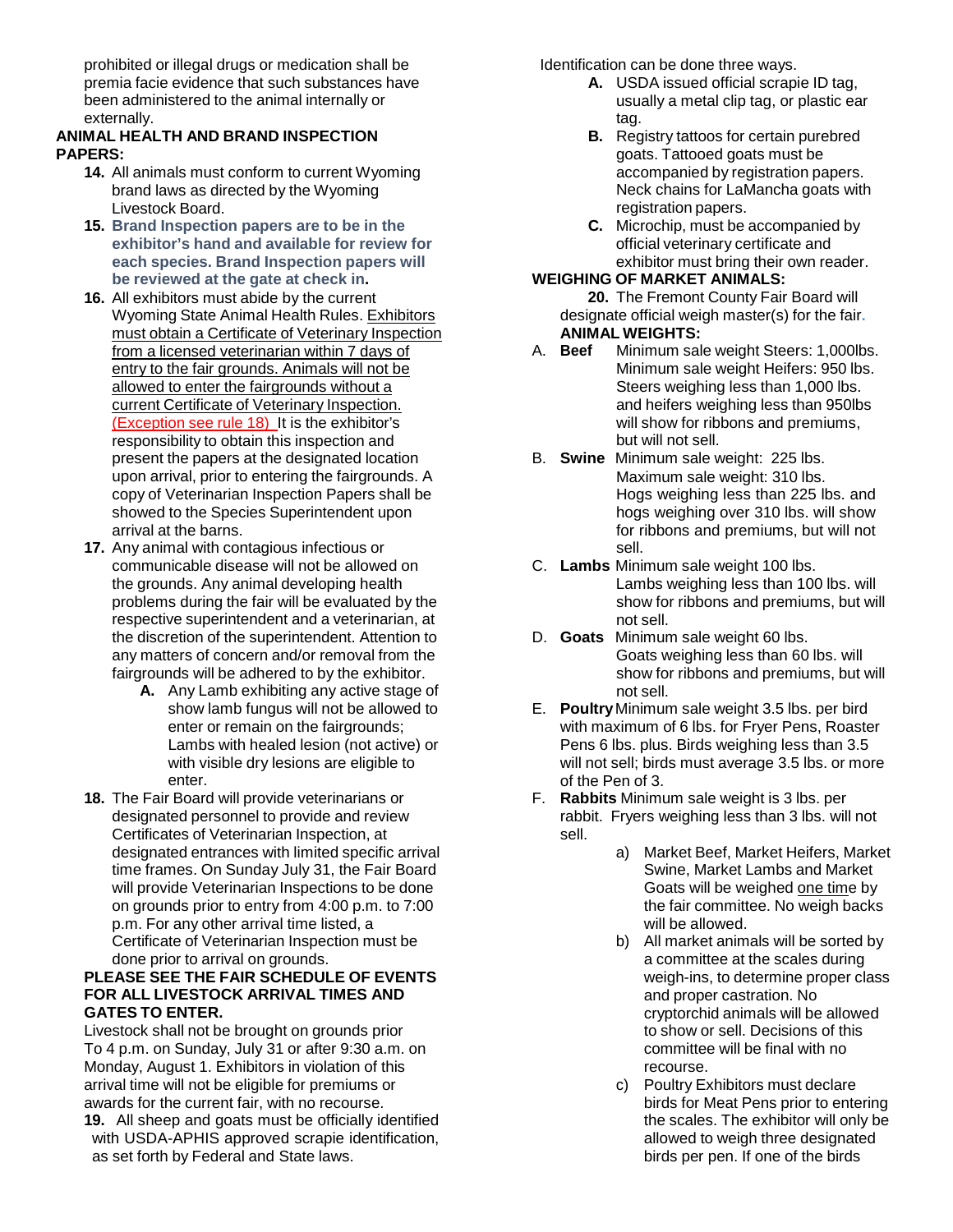weighed-in is under weight, they may not trade or weigh another in its place.

- d) All animals must be dry when they are weighed.
- e) Lambs and goats must be freshly shorn before weigh ins.
- **21. ARRIVAL, STALLING, AND HERDSMANSHIP AT FAIR**

**ARRIVAL**: **PLEASE SEE "FAIR EVENT SCHEDULE" FOR ARRIVAL TIMES AND GATES**. **STALLS/PENS**: Stall charts are posted on the front of each barn. If you need assistance check with your 4-H Leader, FFA Advisor, or Show Superintendent. Youth animals must occupy those designated pens or stalls until released on Sunday, August 7 at 7 a.m. All stalls and pens must be cleaned before 9 a.m. each day and refuse matter disposed of properly in fair designated locations. All tack and animals must be removed from the barns by 10 a.m., Sunday August 7. Stall signs will be provided by the fair and are expected to be properly filled out, put in place upon arrival and maintained by the exhibitor for the duration of the fair. This is a part of Herdsmanship scoring for exhibitors.

- **22. ANIMAL BEDDING:** First bedding of wood chips may be provided, **by sponsor BTI**. It will be the sole responsibility of the exhibitor to secure bedding after first bedding or sponsor bedding is gone. Exhibitors may use straw for the dairy cattle (if staying) stalls and breeding sheep pens. In the Beef Barn: No hay or straw to be used as bedding; wood shavings may be used in all barns. Replacement/freshening wood shavings may not be available. **If additional bedding is needed, please support those businesses who supply shavings in the area. Please do not waste bedding materials**.
- **23. ANIMAL CARE AT FAIR:** While at the fairgrounds, exhibitors are expected to care for and feed theirs animals, maintain clean stalls and walkways. Properly exhibit their livestock, to the best advantage of both the exhibitor and the animal, at all times. Do not tie any animal with its head pulled abnormally high. Beef Lead Ropes must be standard length.

# **EXHIBITOREXPECTATIONS**:

- **24. YOUTH LIVESTOCK CODE OF ETHICS**
	- **A.** Youth Livestock Exhibitors are expected to following the "Fitting and Showing of Animals Rules" (#25) while at the Fremont County Fair.
	- **B.** No exhibitor may show a market animal which was previously sold at another fair Junior Livestock Show, sale, or auction as a market animal.
	- **C.** Direct criticism or interference of the judge, show management, other exhibitor or show officials before during or after the fair, is prohibited and may have severe consequences as determined by the Fair

Board.

- **D.** While at the fair, the exhibitor shall notify the barn/show superintendent if their animal becomes sick. The barn/show superintendent shall be notified before any medication, oral or injectable is administered.
- **E.** Abusive or inhumane treatment of any animal will not be allowed while handling, fitting or showing, or at any time during the Fremont County Fair. Striking an animal to cause swelling or for bracing purposes is not allowed and the use of electrical devices will not be permitted and will be grounds for dismissal.
- **F.** All animals that will enter the food chain shall be free of all residue and foreign substance. Treatment of an animal internally or externally with any irritant, or other substances used to change the conformation or appearance of an animal is prohibited. The use of tranquilizers, sedatives, or depressants which alter the physical or physiological state of the animal is prohibited. Injections or insertions of any foreign material under the skin and/or into the flesh of any animal is prohibited.
- **G.** The abnormal balancing of breeding animals' udders is prohibited.
- **H.** All animals are expected to be kept clean and provided with an adequate nutritional diet with plenty of clean, fresh water for their stay at the Fremont County Fair. Drenching as a method to source nutrition for an animal is allowed, with approval of a licensed veterinarian prescribing an animal health need to utilize drenching. Sheep exhibitors may drenched as a source of nutrition, with Superintendents approval. Superintendents must be made aware of any concerns and need for drenching of livestock.
- **I.** Any animal sold at the Junior Livestock Sale shall be the same animal delivered to the buyer, live or processed. Exhibitors shall be reminded that a sale of any animal at the Junior Livestock Sale is a binding contract of sale, and therefore prosecutable by breach of contract. Delivering an animal to your buyer live or processed, which was not the animal purchased would fall under breach of contract. Prior arrangements are to be made with the buyer (i.e. if the animal purchased dies before an animal is transferred and the buyer agrees to a replacement animal, live, or processed rather than compensation.)

## **FITTING AND SHOWING OF ANIMALS:**

**25.** Exhibitors must accompany, care for and exhibit their own livestock. However, in the interest of safety and education an exhibitor may be assisted at the Fremont County Fairgrounds by 4-H or FFA Educators, another Fremont County 4-H or FFA Member and by an immediate family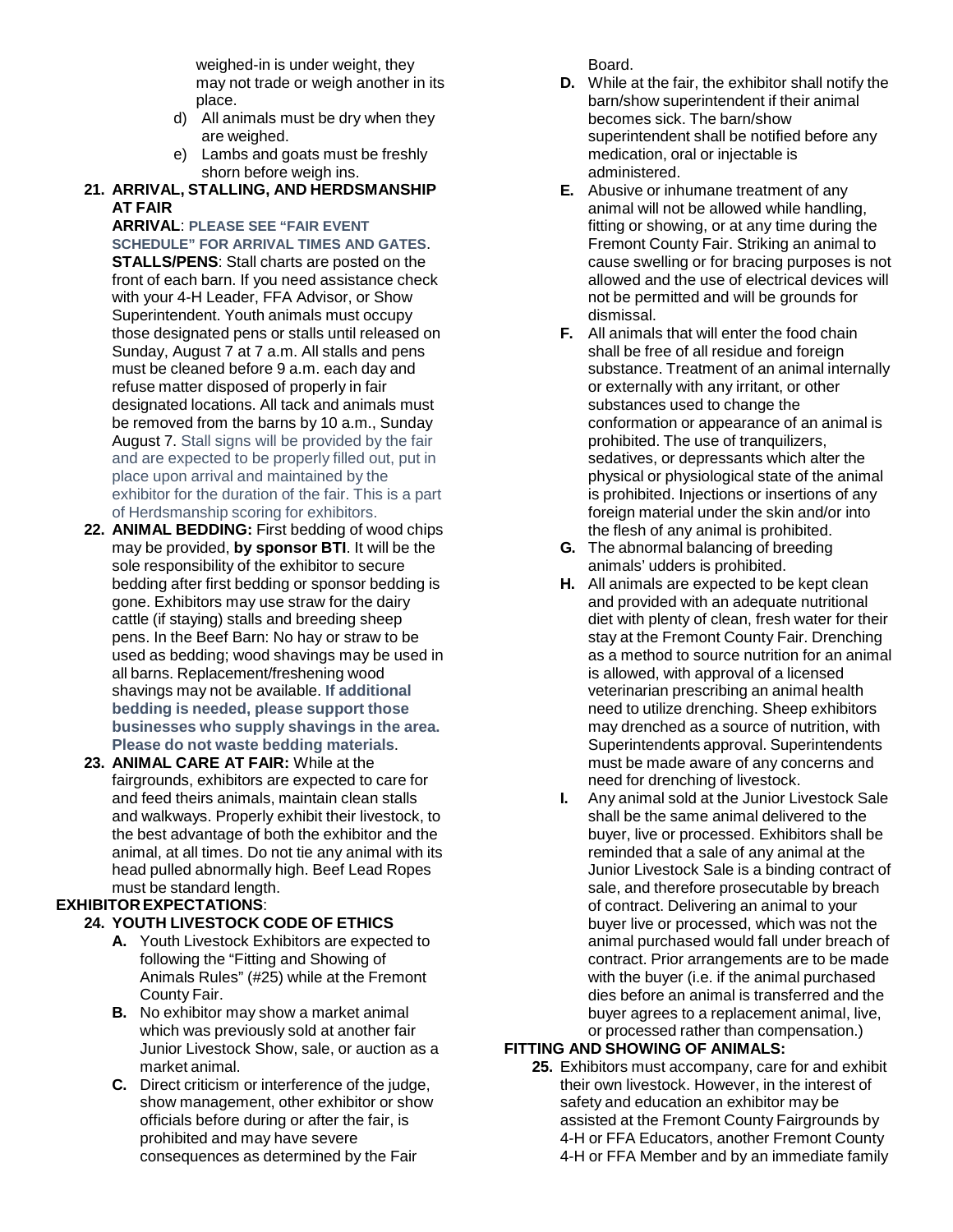member only (father, mother, brother or sister, guardian) in whose name the animal is owned and accepted entry is acknowledged, in washing, grooming and fitting the animal. Assistance is defined as a learning situation where the person doing the assisting is educating the youth members to the technique of fitting and grooming. Exhibitor MUST be present and participating during the washing, feeding, grooming and fitting of animals. Anyone found in violation of this rule may be subject to immediate disqualification without recourse.

- **26.** Exhibitors must be able to control their livestock for weigh-in and showing; otherwise animals will be disqualified and must be removed from the fair grounds. Members must accompany and exhibit their own livestock. In cases of two animals in the same class, another **Fremont County 4-H or FFA member** may show one of the animals. While in the show ring the person showing the animal must do so without aid. All adults, except those appointed to be in the show ring, must remain away from the animals, unless helping to secure a loose or runaway animal. In "Showmanship" classes you must exhibit your own animal.
- **27.** Any violation of the following policies will result in immediate disqualification of the exhibitor in the Youth Show. Further forfeiture of awards, future privileges and disciplinary action may be taken by the Fair Board.
	- **A.** No showing of livestock of any ineligible age or showing unethically fitted livestock. Unethical fitting is deemed to consist of any method which alters the natural conformation of any part of the animal's body. Or any animal having been operated on or tampered with for the purpose of concealing faults or with the intent to deceive.
	- **B.** The attempted surgical or non-surgical alteration or conformation of an animal is prohibited, except for dehorning. Animals are to be shown in their natural conformation.
	- **C.** The dying, or artificial changing of existing color pattern and/or color is prohibited
- **28.** While showing or selling animals, the exhibitor shall always appear neat and well groomed. Use good sportsmanship, showmanship, and character; be honest and adhere to rules and ethics herein stated.
- **29. DRESS CODE**: Shirts (not T-shirts, tank tops, or tube tops), slacks or jeans (no shorts) and closed toed shoes shall be worn into the Show/Sale Ring. The shirts must have sleeves (cap sleeve or long sleeve) and must be long enough to cover a midriff and not be low cut. **You will be asked to leave the show ring if you do not adhere to the dress code.**
- **30.** All livestock exhibits will be released on Sunday August 7, at 7 a.m. **No early release unless for**

**extenuating circumstances with a request in writing, to the Fair Board with approval in advance. Animals are expected to be removed from the fairgrounds prior to 10 a.m. Sunday, August 7.** Assigned pens or stalls are to be cleaned before leaving the fair and approved as acceptable, by the species superintendent. A fine of \$20 per pen shall be levied for assigned pens/stalls not cleaned properly.

## **ENFORCMENT OF RULES:**

**31.** If an infraction of the rules occurs, please notify: **First: - The species/building Superintendent Second: - The Fair General Manager Third: - Fair Board Member(s)**

Each report of rules violation will be reviewed by the Fair Board and appropriate action will be taken. Punishment range from a board review to loss of privilege to show at the Fremont County Fair for the future and violation maybe reported to law enforcement. If the matter is not resolved to your satisfaction, you may file a grievance/protest under protocol defined as follows:

### **PROTESTS & GRIEVANCES:**

All formal protest or grievances must be submitted in writing, be properly signed and accompanied by \$50 cash or certified check (refundable only if protest or grievance is sustained).The protest must plainly state the cause of the complaint or appeal and must be delivered to the Fair General Manager immediately after the occasion for protest or grievance. A protest pertaining to eligibility is most suitable when submitted prior to judging. Judging procedures will not be interrupted for protest investigation. Depending on the basis of the protest, interested parties may be notified and given the opportunity to submit supporting evidence. A decision may be withheld until a complete investigation can be made. No complaint or appeal that an official fair judge overlooked an entry will be considered. If no fault is found in the case of a grievance or protest, the \$50 will be forfeited. In the case a grievance or protest is filed against any specific party and no fault is found, the \$50 will be forfeited to the party against whom the grievance or protest is found. If the protest or grievance does not involve a specific party and no fault is found, the \$50 will be forfeited to the Fair Board to be deposited in the general fund for awards and will be used to offset operational expenses of awards for the youth program.

**THE FREMONT COUNTY FAIR BOARD RESERVES THE FINAL RIGHT TO INTERPRET THESE RULES AND REGUALTIONS AND THEIR DECISION WILL BE FINAL**.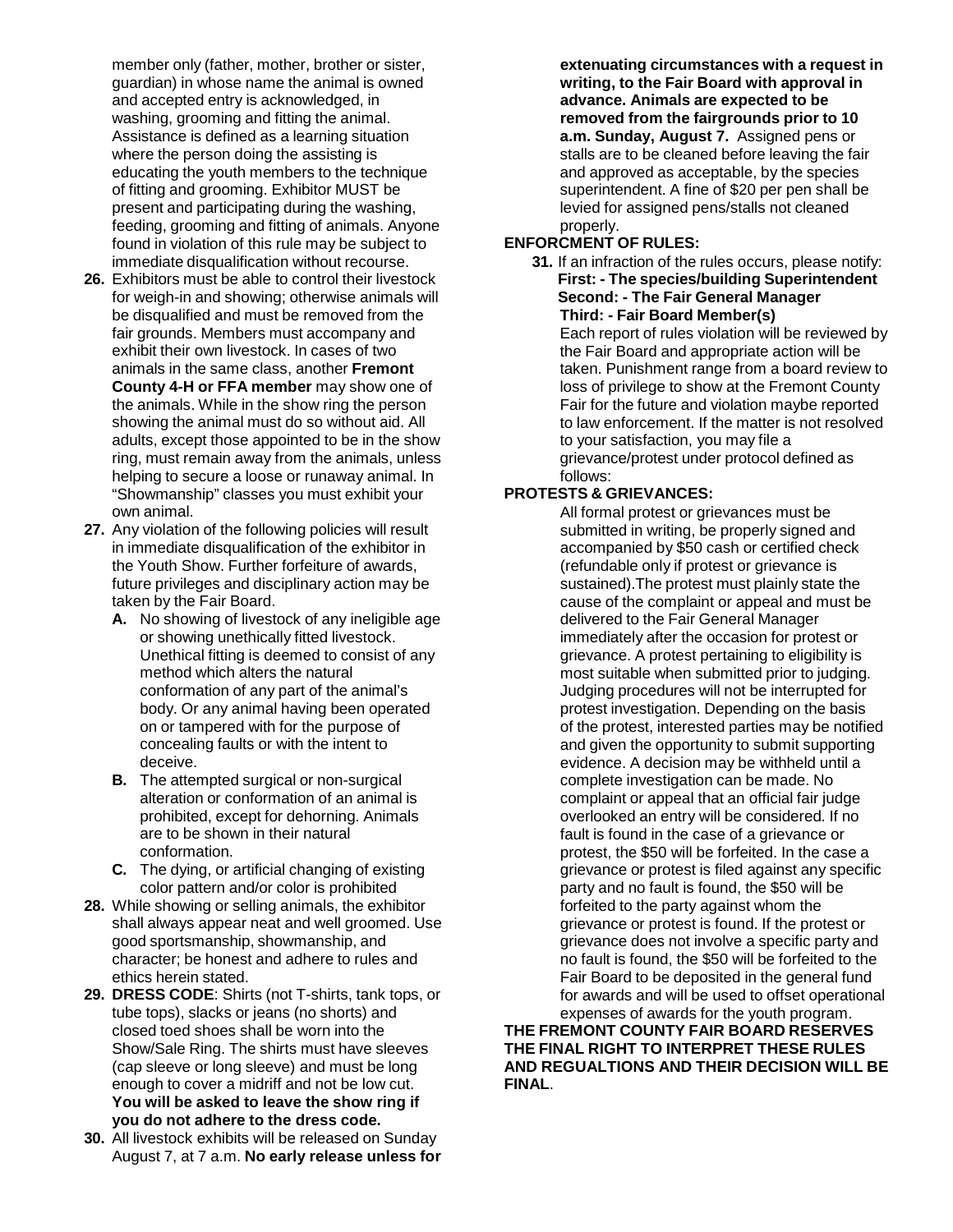## **YOUTH BEEF CATTLE SHOW DEPARTMENT 16 DIVISION 1601- 1608 Beef Superintendent –Carmen Vasco, Riverton**

#### **Show: Friday, August 5, 2022**

IMPORTANT INFORMATION FOR THE 2022 COUNTY FAIR!

As your 2022 beef superintendent I would like to update all beef exhibitors on changes to the beef show/program, and reiterate some of the rules.

#### **ARRIVAL FOR FAIR**

• Your beef superintendent will be at the fairgrounds Saturday July 31; between 1 pm and 4 pm for exhibitors to bring in tack for their animals, if you choose to do so.

• Please note, absolutely NO tack or animals prior to or outside of the times listed above. Any tack placed outside of the times listed will be subject to being removed/confiscated by the superintendent or fair staff.

• Your superintendent will try very hard to make sure there is room for everyone during fair.

#### **BEDDING**

• The fair will be provided, **by BTI** for the first bedding for your beef animal's stalls. Any bedding needed is to be provided by the exhibitor.

• All tie-out bedding will be the exhibitor's responsibility.

#### **BARN MEETING**

• There will be a beef barn meeting just prior to beef weigh- in, Monday, August 1, please watch for the posting of meeting time in the beef barn.

• **\*NEW\* ALL Market Exhibitors must attend a Mandatory Sale Meeting, with a parent on Monday, August 1 at 6 p.m. in the Show Pavilion.**

#### **BEEF FITTING RULES**

- Please be familiar with the new rules in the fair book for fitting your animal. We realize that some exhibitors are going to need some assistance when clipping their animal at fair; but with this, we stand firm that it has to be a teaching experience, with the exhibitor present and participating in the work.
- **Due to the number of cattle in the barn, all fitting chutes will be located outside the barn. No fitting chutes will be allowed in the barn. All tack or special equipment, will be confined to the space assigned by the Show Superintendent and may be turned away if space is not available.**

#### **COMMERCIAL COW CONTEST: DIVISION 1601 Superintendent - Fremont County Cattlemen's Association Premium Table #1**

#### **POLICIES:**

- 1. Please review Youth Livestock Rules; as all rules will apply to this contest. Please note beef bedding guidelines.
- 2. 4-H or FFA members must be enrolled in the Breeding Beef Project.
- 3. A panel of four judges, including the official beef judge and three commercial cattlemen chosen by the Fremont County Cattlemen will judge the contest.
- 4. Exhibitors must bring their completed Commercial Cow Record Book to the weigh-in and turn it in at the scale house on Wednesday, August 3 by 5:00 pm.
- 5. **Enter Department 16, Division 1601, class 078 or 079**
- 6. Exhibitors may also enter these same cattle in the Youth Breeding Beef Show.

#### Rules (Phase 1)

- 1. The yearling heifer must have been weighed and identified at the official Fremont County Fair Tagging.
- 2. The heifer (bred at least 30 days) will be shown at halter. A vet check for confirmed pregnancy will be done at fair.

#### **Score Card Judging**

| Cow efficiency (a ratio calf to cow weight) | 40% |
|---------------------------------------------|-----|
| Visual appraisal                            | 30% |
| Production records                          | 30% |

Rules (Phase 2)

- 1. Cow (bred at least 30 days) must have been shown in Phase 1 in 2021.
- 2. Cow (calved prior to fair) and calf will be shown at halter.

The cow and calf will be judged as a pair and the record book will be evaluated. Both the cow and calf will be weighed at weigh in.

#### **Score Card Judging**

| Cow efficiency (a ratio calf to cow weight) | 40% |
|---------------------------------------------|-----|
| Visual appraisal                            | 30% |
| Production records                          | 30% |

#### **Phase 1**

| Show Ring placing | 40%        |
|-------------------|------------|
| Record Book       | 30%        |
| Weight/day of age | <b>20%</b> |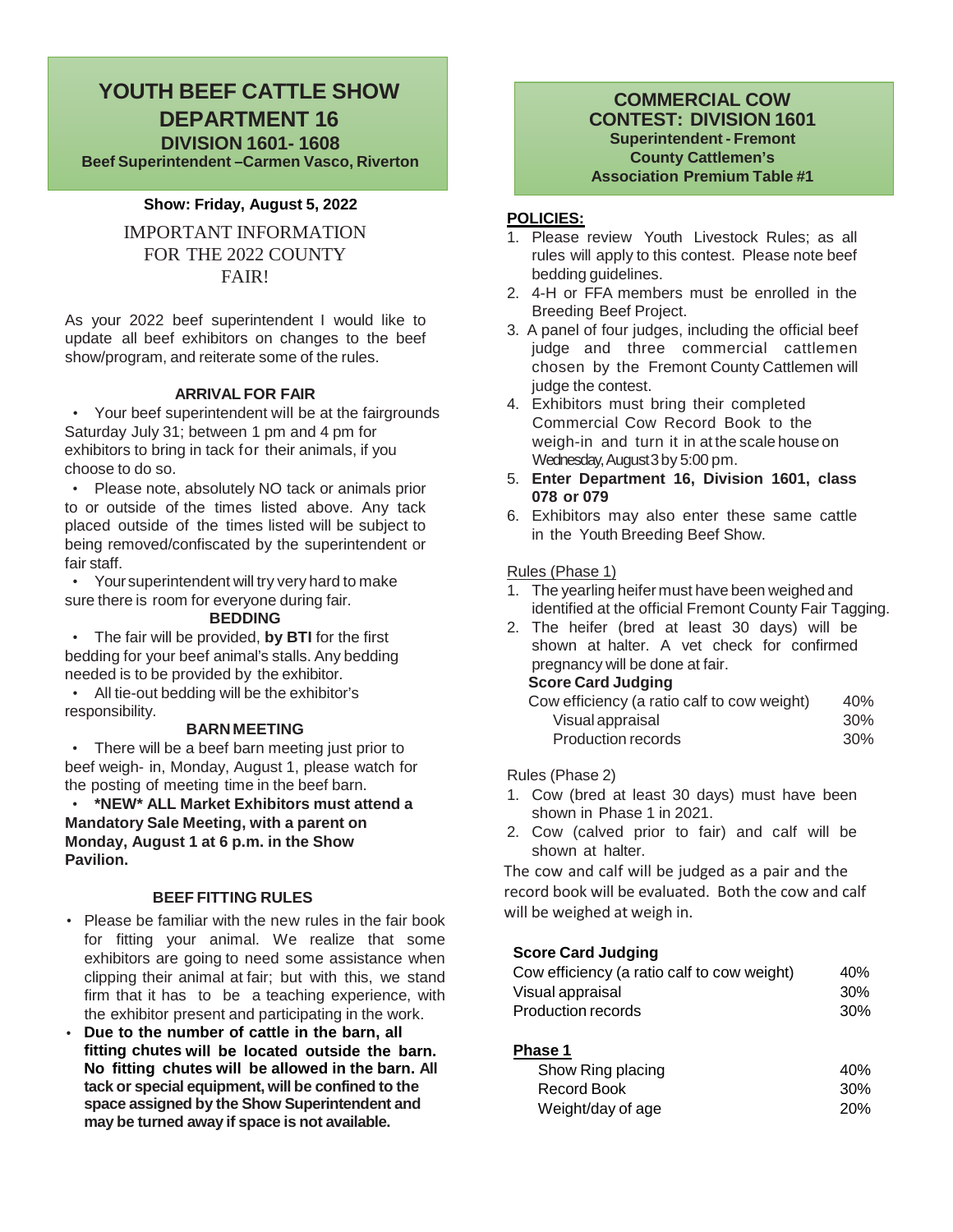| Showmanship                                 | 10% |
|---------------------------------------------|-----|
| <b>Commercial Cow Contest Phase 1</b>       |     |
| Class                                       | 078 |
|                                             |     |
| <b>Phase 2</b>                              |     |
| Cow efficiency (a ratio calf to cow weight) | 40% |
| Visual appraisal                            | 30% |
| <b>Production records</b>                   | 30% |
| <b>Commercial Cow Contest Phase 2</b>       |     |
| Class                                       |     |

**YOUTH BREEDING BEEF: DIVISION 1601 Premium Table #1**

#### **POLICIES:**

- 1. Breed registration papers are not required for Breeding Cattle, but all entries should be phenotypical of the breed class entered and be of high quality.
- 2. Unless notified otherwise, the Youth Breeding Beef will be a Blow and Show event for 2022. Clean, dry, clipped hair is the expectable standard.
- 3. All bulls must be shown with a nose ring lead.
- 4. Breeding Beef may have blunted horns IF in line with Breed Characteristics.
- 5. Cattle entered in the Commercial Cow Contest should be entered in this division also.
- 6. Beef females entered in the breeding beef show are not eligible to show in the market beef show and vice versa.

#### **BEEF FEMALE CLASSES**

- A. Black Angus (Classes 007 017)
- B. Hereford and Polled Hereford Cross (Classes 011- 017)
- C. Limousine and limousine Cross (Classes 021 027)
- D. Maine-Anjou and Main-Anjou Cross(Classes 031- 037)
- E. Shorthorn (Classes 041 047)<br>F. Any Other English Breed (Clas
- F. Any Other English Breed (Classes 051 057)
- G. Any Other Continental Breed (Class 061-067)<br>H. FCCA Commercial Cow Phase I: (Class 076
- **H. FCCA Commercial Cow Phase I: (Class 076)**

| <b>Class</b>                    | A   | в   | C   | D   | Е   | F   | G   | н   |
|---------------------------------|-----|-----|-----|-----|-----|-----|-----|-----|
| Jr. heifer calf, born           |     |     |     |     |     |     |     |     |
| Jan. 1 to Apr. 30 2022 001      |     | 011 | 021 | 031 | 041 | 051 | 061 |     |
| Sr. heifer calf, born           |     |     |     |     |     |     |     |     |
| Sep. 1 to Dec 31, 2021 002      |     | 012 | 022 | 032 | 042 | 052 | 062 | 076 |
| Summer yearling heifer, born    |     |     |     |     |     |     |     |     |
| May 1 to Aug. 31, 2021 003 013  |     |     | 023 | 033 | 043 | 053 | 063 | 076 |
| Spring yearling heifer, born    |     |     |     |     |     |     |     |     |
| Mar. 1 to Apr. 30, 2021 004 014 |     |     | 024 | 034 | 044 | 054 | 064 | 076 |
| Jr. yearling heifer, born       |     |     |     |     |     |     |     |     |
| Jan. 1 to Feb. 28, 2021         | 005 | 015 | 025 | 035 | 045 | 055 | 065 | 076 |
| Sr. yearling heifer, born       |     |     |     |     |     |     |     |     |
| Sep. 1 to Dec. 31, 2020         | 006 | 016 | 026 | 036 | 046 | 056 | 066 |     |

| Cow/Calf                                                |                                                      | 007 017 | 027 037 | 047 | 057 | 067 | 077 |
|---------------------------------------------------------|------------------------------------------------------|---------|---------|-----|-----|-----|-----|
| (Any female older than above ages with a calf at side.) |                                                      |         |         |     |     |     |     |
|                                                         | Calf is eligible for individual classes, but must be |         |         |     |     |     |     |
|                                                         | entered in appropriate class. Calf must be most      |         |         |     |     |     |     |
|                                                         | recent natural calf, born January 1, 2022 or after)  |         |         |     |     |     |     |

**Champion Female (each breed) Reserve Champion Female (each breed) Supreme Champion Breeding Beef Reserve Supreme Champion Breeding Beef**

| <b>BREED BULLS</b>                            | <b>CLASSES</b>  |
|-----------------------------------------------|-----------------|
| All Breeds Competing                          | (Classes 81-82) |
| Jr. Bull calf, born                           | <b>CLASS</b>    |
| Jan. 1 to Apr. 30, 2022                       | 081             |
| Sr. Bull calf, born<br>Sep. 1 to Dec 31, 2021 | 082             |

**Champion Bull Reserve Champion Bull**

#### **YOUTH MARKET BEEF DIVISION 1602 Premium Table #2**

#### **POLICIES:**

- 1. Market Beef will be classified by weight and weight will be recorded. Minimum acceptable weight will be 950 lbs. for market heifers and 1,000 lbs. for market steers.
- 2. All market animals not making minimum weight will be shown in the underweight class, not the feeder class; will show for ribbons and premiums, but will not sell.
- 3. All Market Beef must be properly castrated prior to entry at fair.
- 4. Heifers do not have to be spayed, but this is a market class and expected to be a terminal type show.
- 5. Aminimum of five (5) classes will be established by show superintendent following weigh in. Steers and Heiferswill be shown together.
- 6. All market beef must have been born after January 1, 2021.
- 7. Youth Beef Showmanship: No fitting material or compounds are to be used on hair, hooves or skin, clean, dry clipped hair is acceptable.
- 8. Market Beef may not have horns.
- 9. Exhibitors must clean stalls in the beef barn and tie out area before leaving the Fair on Sunday Aug. 7.
- 10. No cattle allowed on the tie out from 9:a.m. to 6:30 **024 034 044 054 064 076** p.m. daily.

#### **Market Beef 001**

#### **Grand Champion Market Beef**

**...........................................Rosette;BeltBuckle Reserve Grand Champion Market Beef .............................................................Rosette**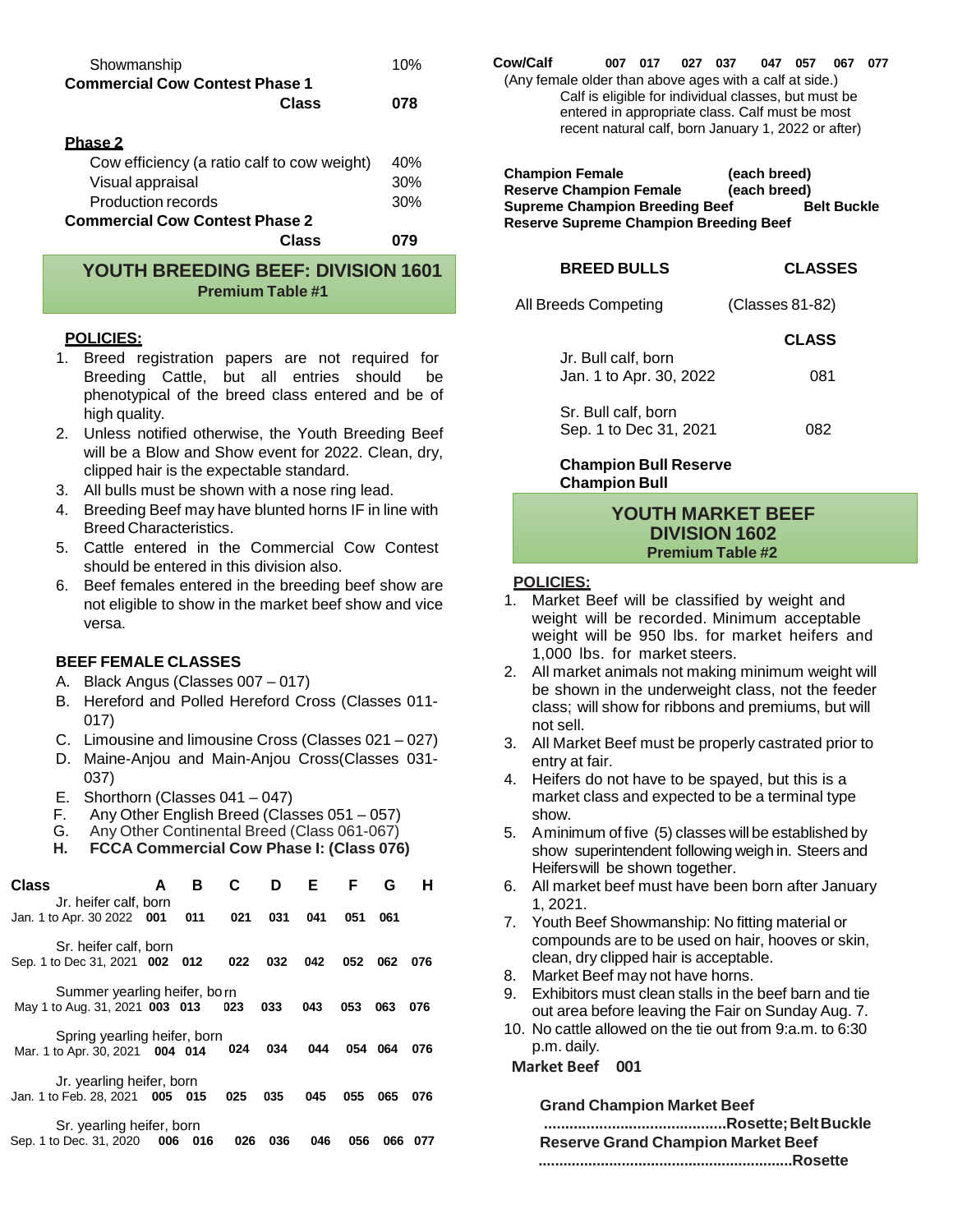### **FREMONT COUNTY BORN AND RAISED MARKET BEEF CONTEST Superintendents – Fremont County Cattlemen's Association**

#### **POLICIES:**

- 1. This contest is open to Fremont County 4- H/FFA members enrolled in the beef project.
- 2. All classes will be placed by the official County Fair Beef Judge.
- 3. Only two calves per exhibitor may be entered.
- 4. Each calf entered must have a haired over brand registered to a Fremont County beef producer or to a Fremont County 4-H/FFA member. If your calf is not branded, you may not compete in this contest.
- 5. The top two county owned calves (steers or heifers) from each class will be brought back for the Champion line up of the Fremont County Born and Raised Contest. The Fremont County Cattlemen's Association will keep track of the county raised calves for each class.
- 6. All 4-H/FFA entries will be required to have their calves tagged and weighed in 2022 at the official Fremont County Beef Tagging.
- 7. All protests must be made before the classes are placed to an assigned Fremont County Cattlemen delegate or the assigned committee of the Fremont County Cattlemen. Committee decision will be final.
- 8. In order to compete in the Born & Raised Contest, you must weigh in at the Fremont County Fair; your record book MUST be completed and turned in at the scale house on Monday, August 1 by 1:00 p.m.
- 9. **ENTER THIS CONTEST ON YOUR ENTRY FORM; DEPARTMENT 16, DIVISION 1602, CLASS 011**

## **FEEDER CALF: DIVISION 1602**

| <b>ENGLISH BRED CALF</b>                                                       | <b>CLASS</b>       |
|--------------------------------------------------------------------------------|--------------------|
| Calved between:<br>Jan. 1 – Feb. 29, 2022<br>Mar. 1 – June 1, 2022             | 015<br>016         |
| <b>CONTINENTAL BRED CALF</b>                                                   |                    |
| Calved between:<br>Jan. 1 – Feb 29. 2022                                       | 017                |
| Mar. 1 – June 1, 2022                                                          | 018                |
| <b>Grand Champion Feeder Calf</b><br><b>Reserve Grand Champion Feeder Calf</b> | Rosette<br>Rosette |

## **YOUTH DAIRY CATTLE DEPARTMENT 16 – DIVISION 1603 Superintendent – Sarah Schlosser, Lander Premium Table #2**

**2022 will be a in & out Show, with Dairy Cattle arriving between 7 a.m. and 7:30 a.m. and leaving after the show. Must have certification of veterinarian inspection.**

#### **POLICIES:**

- 1. Exhibitors are to review the Youth Livestock Rules.
- 2. There will be no breed registration papers required, but all entries must show evidence of good breeding and will be judged on size for age, dairy type, vigor condition, and milk production.
- 3. If you bring other animals to fair to nurse your dairy calf, please consult the superintendent for stalling information.
- 4. No additives (calf calm) or nose rings allowed.
- 5. Dairy Cattle should have straw for bedding.
- 6. Please enter your dairy cattle using the codes below.
- 7. Classes shall be broken by breed with proper entry numbers, at the discretion of the superintendent.

| <b>JUNIOR FEMALE</b>                        | <b>CLASS</b> |
|---------------------------------------------|--------------|
| Heifer Calf born Mar. 1, 2022 or after      | 001          |
| Intermediate Heifer Calf                    |              |
| Born Dec. 1, 2021 - Feb. 29, 2022           | 002          |
| Senior Heifer Calf                          |              |
| Born Aug 31, 2021 - Nov. 30, 2021           | 003          |
| <b>Junior Yearling Heifer</b>               |              |
| Born March 2021 thru August 2021            | 004          |
| Senior Yearling Heifer                      |              |
| Born September 2020, February 2021          | 005          |
| <b>SENIOR FEMALE</b>                        |              |
| Two year old cow born, after Aug.31, 2019   |              |
| & before September 1, 2020                  | 006          |
| Three year old cow born after Aug. 31, 2018 |              |
| & before September 1, 2019                  | 007          |
| Four year old cow born after Aug. 31, 2017  |              |
| & before September 1, 2018                  | 008          |
| Aged Cow, born before August 31, 2017       | 009          |

#### **CHAMPION JUNIOR FEMALE CHAMPION SENIOR FEMALE**

п

**Payment Notice: All premiums/cash** п **awards will be paid out by the** П T **Fremont County Fair Board on:** ī П Friday, August 5: 10:00 a.m. to 6:00 p.m. Saturday, August 6: 10:00 a.m. to 6:00 p.m. T Sunday, August 7: 9:00 a.m. to 3:00 p.m. Ī Monday, August 8: 8:00 a.m. to 5:00 p.m. FREMONT CENTER ī **All premiums not picked up by August 31, will be forfeited and returned to Awards Budget.**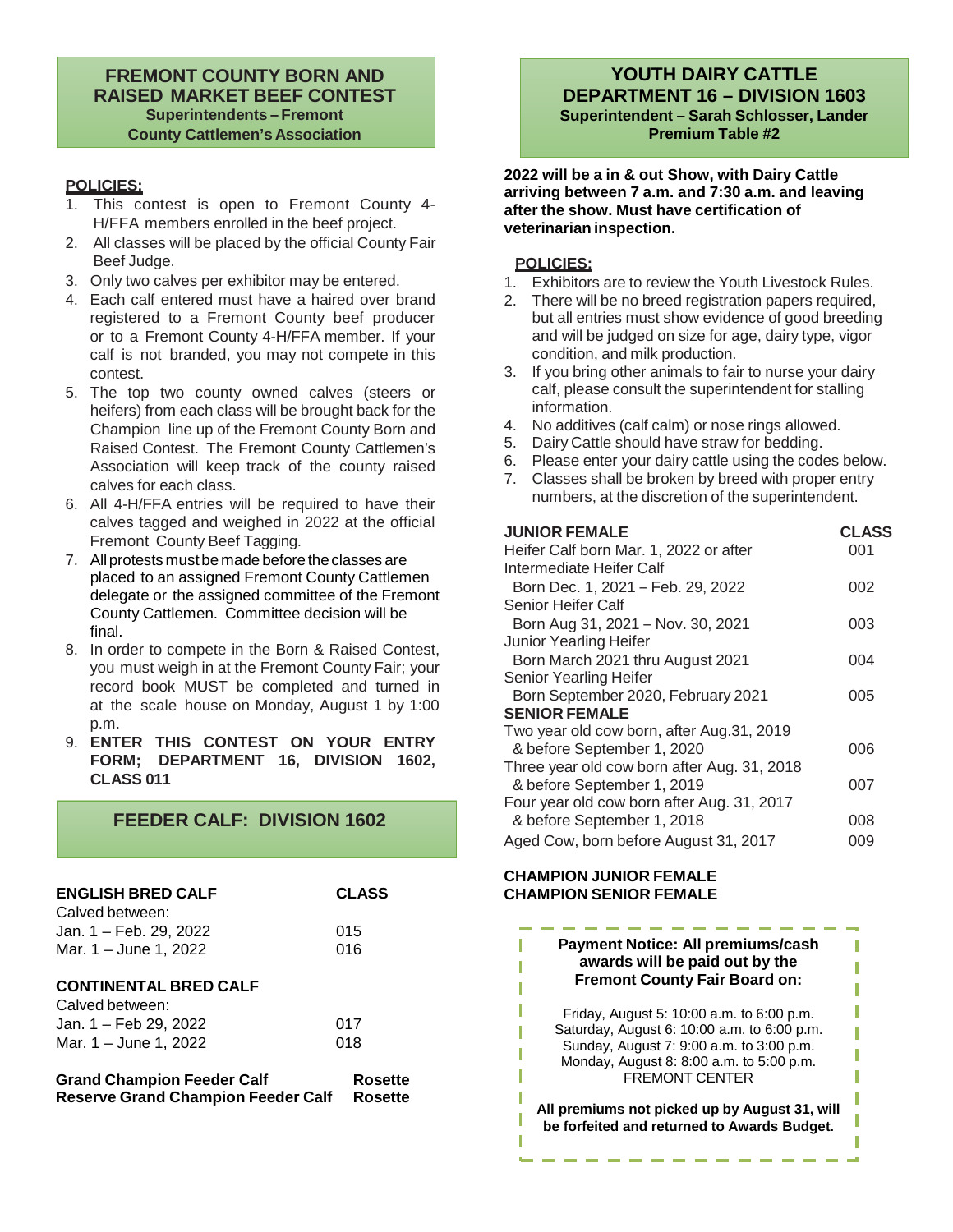#### **YOUTH DAIRY GOAT SHOW DEPARTMENT 16 – DIVISION 1604 Superintendent: Linda Griffin Premium Table #3**

## **Show: Tuesday, August 2, 2022**

#### **POLICIES:**

- 1. All youth are to read and abide by the Youth Livestock Show Rules.
- 2. Does only will be shown in the dairy goat show. Animals will be judged according to the American Dairy Goat Association rules and regulations. Goats registered as purebred or American will be shown in the Recorded Grade Class.
- 3. No horned animals will be allowed in (purebred) dairy goat classes (A-E). All exhibit animals age is based on the date of July 31, 2022. Pygmy goats will be judged by their own breed score card. Pygmy's will be shown "on leash": not to be shown in dairy classes.
- 4. Mandatory milk out 7:00 am Tuesday, Aug. 2.
- 5. **Limit of two (2) goat entries per class per exhibitor. Limit on entry per exhibitor in the Breeding Goat Show (Dairy & Meat) of four (4) head per breed classification with a maximum number of twenty (20) head entered**.
- 6. If you bring other animals to the fair to nurse your dairy goat, please contact the Superintendent for stalling instructions.
- 7. Stalls are to be cleaned daily and before you leave the fairgrounds on Sunday August 7.
- 8. There will be no classes created or added unless specifically designated in this Competition Guide. Classes may be combined at the discretion of the show Superintendent.

## **BREEDS**

- A. ALPINE
- B. LAMANCHA
- C. NUBIAN
- D. SAANEN
- E. ANY OTHER PURBRED
- F. RECORDED GRADE

## **JUNIOR DIVISION**

24 Months or younger that have never freshened.

| Junior kid; born after                      |  |  |              |      |
|---------------------------------------------|--|--|--------------|------|
| April 1, 2022 and after 001 014 027 040 053 |  |  |              | 066  |
| Senior Kid; born after                      |  |  |              |      |
| Feb. 1 - Mar. 31, 2022 002 015 028 041 054  |  |  |              | 067  |
| Jr. Yearling; born Nov. 1, 2021             |  |  |              |      |
| to Jan. 1, 2021 003 016 029 042 055         |  |  |              | -068 |
| Sr. Yearling; born Sep. 1, 2020             |  |  |              |      |
| To Oct. 30, 2020 004 017 030 043 056        |  |  |              | 069  |
| <b>Junior Champion Doe</b>                  |  |  | (each breed) |      |
| <b>Reserve Junior Champion Doe</b>          |  |  | (each breed) |      |
| <b>GRAND CHAMPION JUINOR DOE OF SHOW</b>    |  |  |              |      |
| (each breed Junior Champion competes)       |  |  |              |      |
|                                             |  |  |              |      |

## **SENIOR DIVISION**

Animals that have freshened, including dry milkers.

|                                    | A   |     | С | D                   |         |         |
|------------------------------------|-----|-----|---|---------------------|---------|---------|
| Under 2 years, in milk             | 007 | 020 |   | 033 046             |         | 059 073 |
| 2 years and under 3 years          | 008 |     |   | 021 034 047         | 060 074 |         |
| 3 years and under 5 years 009      |     |     |   | 022 035 048 061 075 |         |         |
| 5 years and over                   | 010 |     |   | 023 036 049 062 076 |         |         |
| <b>Best Udder</b>                  | 011 |     |   | 024 037 050 063 077 |         |         |
| <b>Senior Champion Doe</b>         |     |     |   | (each breed)        |         |         |
| <b>Reserve Senior Champion Doe</b> |     |     |   | (each breed)        |         |         |

## **GRAND CHAMPION SENIOR DOE OF SHOW**

(each breed Senior Champion competes)

## **BEST UDDERED DOE OF SHOW**

(all 1st place breed Best Udders compete)

## **BEST DOE OF SHOW**

(Junior and Senior Grand Champions compete)

## **YOUTH PYGMY GOAT SHOW DEPARTMENT 16 – DIVISION 1604 Premium Table #3**

| <b>BREED</b> | <b>PYGMY GOAT</b> |
|--------------|-------------------|
|              |                   |

**CLASS**

Junior Doe – Born Aug. 1, 2021 to July 1, 2022 **090** Senior Doe – Born July 2021 and before **091**

#### **CHAMPION PYGMY GOAT DOE RESERVE CHAMPION PYGMY GOAT DOE**

### **YOUTH BREEDING MEAT GOAT SHOW DEPARTMENT 16 – DIVISION 1605 Superintendent, Jessica Murray Premium Table #3**

- 1. Fitting of breeding meat goats will be left up to the discretion of the exhibitor, but the animals are to be shown in natural conformation and color. No added color compounds to be used.
- 2. Breeding Meat Goats may have horns.
- 3. Goats entered into the breeding show are not eligible to show in the market goat show and vice versa.
- 4. Limit of two (2) goat entries per exhibitor per class. Limit on entry per exhibitor in the Breeding Goat Show (Dairy & Meat) of four (4) head per breed classifications with a total of twenty (20) head per exhibitor.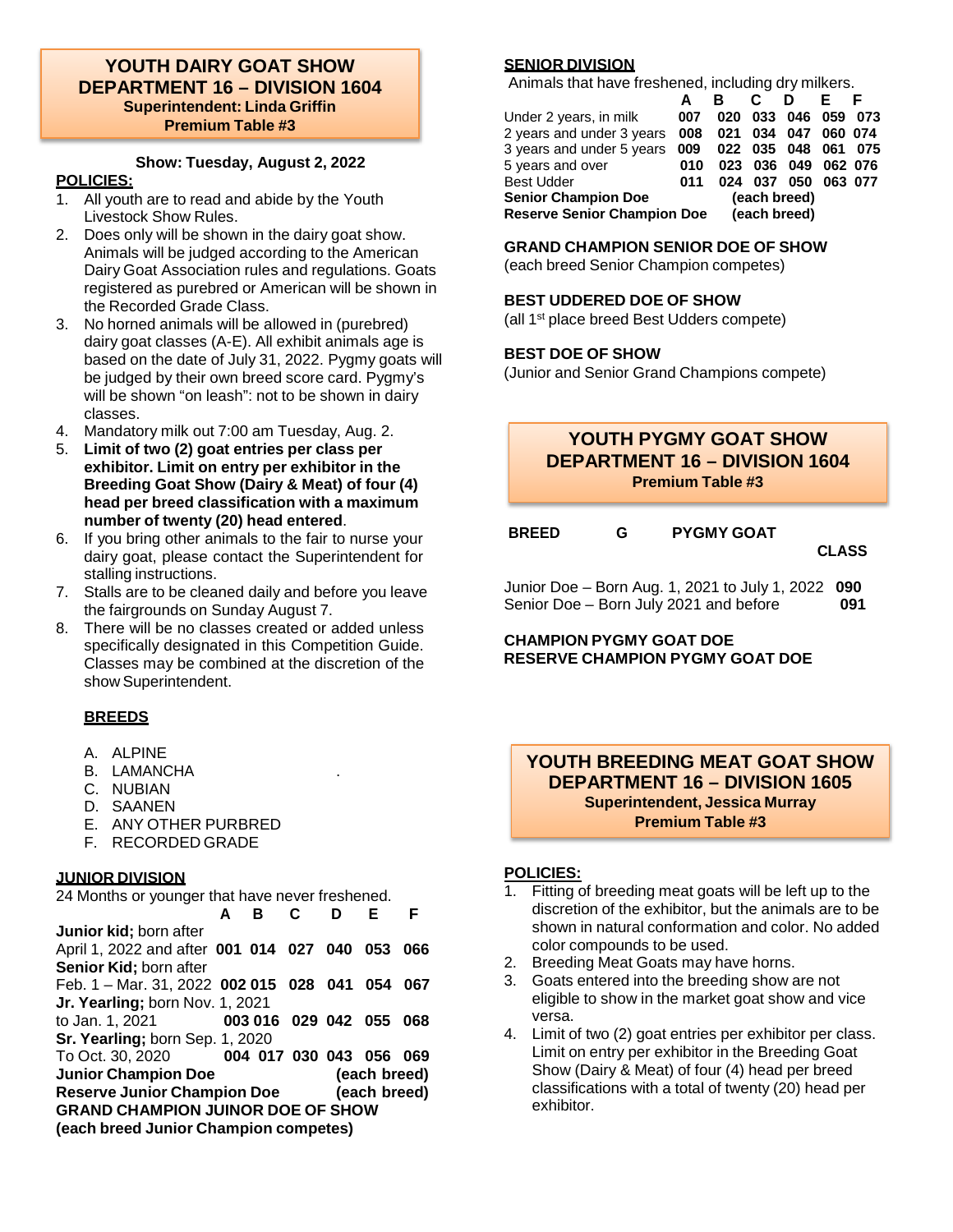#### **BREEDS**

- **A.** PERCENTAGE BOER (1/2 TO 7/8 BLOOD)
- **B.** FULL BLOOD BOER
- **C.** ALL OTHER MEAT BREEDS

| <b>DOES</b><br>Doe Kid; born April 1, 2022 and after 001 025<br>Doe Kid; born Jan. 1 - Mar.31, 2022 002<br>Doe Kid; born Sep. 1 - Dec. 31, 2021 003 027<br><b>Junior Champion Doe</b><br><b>Reserve Champion Junior Doe</b><br>Yearling Doe; born | A   | в<br>026 | C<br>049<br>050<br>051 |
|---------------------------------------------------------------------------------------------------------------------------------------------------------------------------------------------------------------------------------------------------|-----|----------|------------------------|
| Sept. 1, 2020 to Aug. 31, 2021                                                                                                                                                                                                                    | 006 | 030      | 054                    |
| Two year old Doe; born                                                                                                                                                                                                                            |     |          |                        |
| Sep. 1, 2019 to Aug. 31, 2020                                                                                                                                                                                                                     | 007 | 031      | 055                    |
| Aged Doe; born after Sep. 1, 2019                                                                                                                                                                                                                 | 008 | 032      | 056                    |
| Best Pair of Does, any age;                                                                                                                                                                                                                       |     |          |                        |
| Owned by exhibitor                                                                                                                                                                                                                                | 009 | 033      | 057                    |
| <b>Senior Champion Doe</b>                                                                                                                                                                                                                        |     |          |                        |
| <b>Reserve Senior Champion Doe</b>                                                                                                                                                                                                                |     |          |                        |

#### **GRAND CHAMPION MEAT GOAT DOE RESERVE GRAND CHAMPION MEAT GOAT DOE**

| <b>BUCKS</b>                                                       | A |             | С   |
|--------------------------------------------------------------------|---|-------------|-----|
| Buck Kid; born April 1, 2022 and after 014 038 062                 |   |             |     |
| Buck kid; born Jan. 1, - Mar. 1, 2022 015 039                      |   |             | 063 |
| Buck kid; born Sep. 1 - Dec. 31, 2021 016 040 064                  |   |             |     |
| <b>Junior Champion Buck</b>                                        |   |             |     |
| <b>Reserve Junior Champion Buck</b>                                |   |             |     |
| Yearling Buck; born Sep. 1, 2020                                   |   |             |     |
| To Aug 31, 2021                                                    |   | 019 043 067 |     |
| <b>Senior Champion Buck</b><br><b>Reserve Senior Champion Buck</b> |   |             |     |

#### **GRAND CHAMPION MEAT GOAT BUCK RESERVE GRAND CHAMPION MEAT GOAT BUCK**

#### **YOUTH MARKET GOAT SHOW DEPARTMENT 16 – DIVISION 1606 Superintendent, Jessica Murray, Lander Premium Table #3**

### **POLICIES:**

- Exhibitors are to read and abide by Animal Health requirements for goats. All market goats must have USDA/APHIS Scrapies identification tags in place prior to arrival.
- 2. Ownership, possession and tagging date for all market goats is June 1, 2022.
	- A. Market Goats must be uniformly slick shorn with 3/8 inch of hair or less at the time of arrival on the fairgrounds. Legs may have hair up to the hock and knee only.
	- B. Market Goats may be wethers or non-bred does.
	- C. Market goats are to have mild teeth in place or may have lost one of both of their mild teeth, but there shall be no evidence of breaking skin or eruption of the two permanent front teeth.
- D. **Market goats should be dehorned. If horns are present the horns are to be blunted and not exceed two inches in length. No fresh dehorning will be allowed at the show**.
- 3. Market goats must weigh a minimum of 60 lbs. with no set upper weight limit. Underweight market goats will be allowed to show for ribbons and premiums but will to be allowed to sell. Animals will be weighed one time. No weigh backs will be allowed.
- 4. All market goats will be checked for properly placed Fremont County Fair designated ear tags and/or tattoos at processing.
- 5. Exhibitors are allowed to use halters or collars when showing their market goats.
- 6. Classes using natural or logical weight breaks, will be established by the Show Superintendent following the weigh-in/processing of the market goats.
- 7. Goats entered in the market goat show are not eligible to show in the breeding show and vice versa.
- 8. Market goats are to be of a meat breed type, no dairy goats.
- 9. The Fremont County Fair does not condone excessive bracing, slapping or lifting the legs of market lambs/market goats in the show ring or while on grounds. All goats must have four feet on the ground during the judge's inspection or handling. Lifting of legs off the ground or placing feet on any support or altered ring surface is not allowed. Exhibitors will receive one warning if they are found lifting or slapping goats. Second offense will result in automatic exhibitor and animal disqualification.

• **NEW\* ALL Market Exhibitors must attend a Mandatory Sale Meeting, with a parent on Monday, August 1 at 6 p.m. in the Show Pavilion.**

Market Goat 001

I

ī

П

T

ī

T

П

ī

**CLASS**

**GRAND CHAMPION MARKET GOAT ………………………………..Rosette; Belt Buckle**

**RESERVE GRAND CHAMPION MARKET GOAT …………………………………Rosette; Jacket**

**Payment Notice: All premiums/cash awards will be paid out by the Fremont County Fair Board on:**

ı I

T

Ī

T

T

T

T

П

п - 1

Friday, August 5: 10:00 a.m. to 6:00 p.m. Saturday, August 6: 10:00 a.m. to 6:00 p.m. Sunday, August 7: 9:00 a.m. to 3:00 p.m. Monday, August 8: 8:00 a.m. to 5:00 p.m. FREMONT CENTER

**All premiums not picked up by August 31, will be forfeited and returned to Awards Budget.**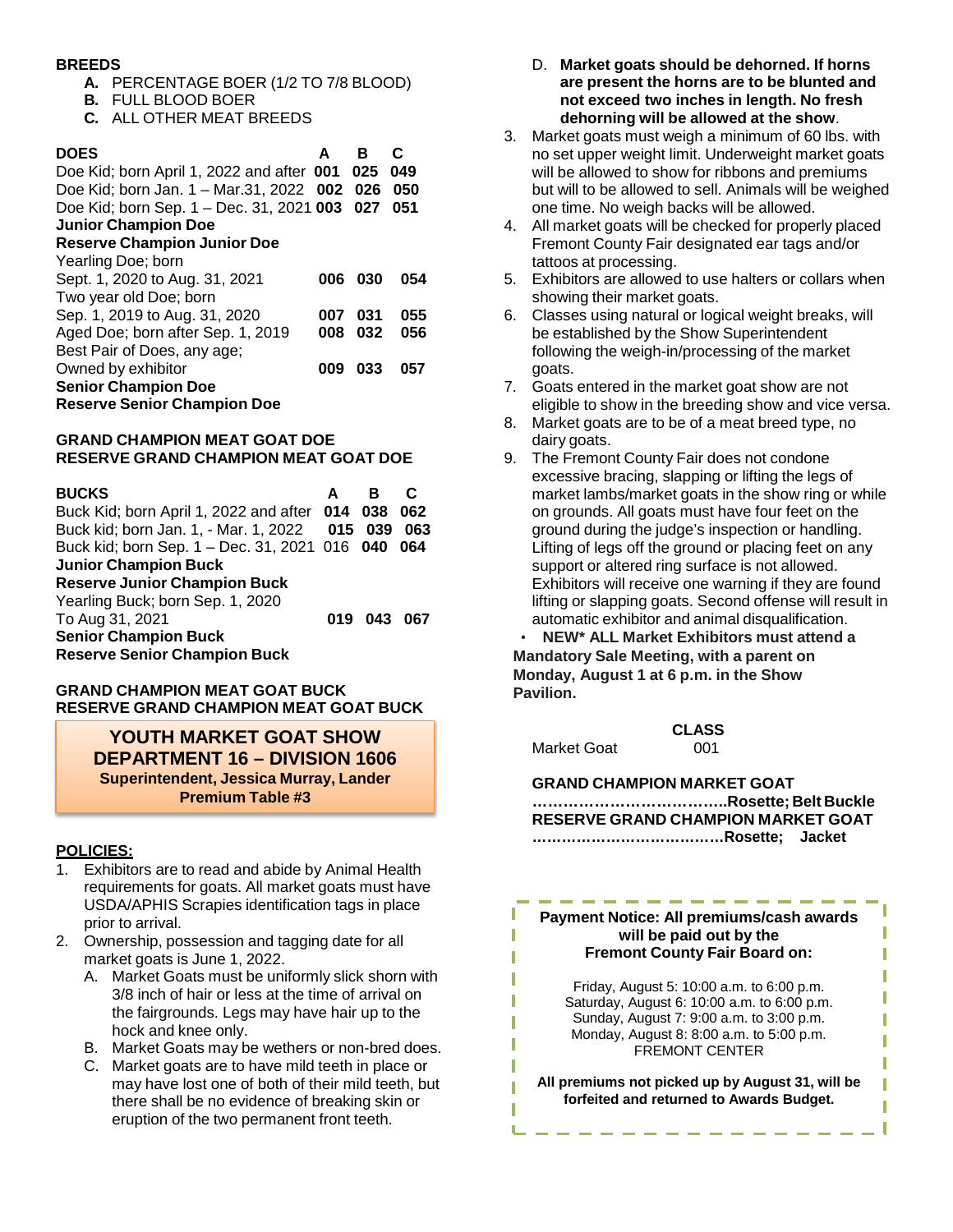**FREMONT COUNTY CLUB GOAT BREEDERS PRESENT THE FREMONT COUNTY BRED, FED AND OWNED MARKET GOAT SHOW DEPARTMENT 16 – DIVISION 1606 Superintendent, Jessica Murray, Lander**

#### **Show; Tuesday, August 2**

(In conjunction with Youth Market Goat Show) This special program is sponsored to recognize quality Fremont County Bred, Fed and Owned market goats shown at the Fremont County Fair.

- 1. To be eligible for this program.
	- A. The producer/breeder of the market goat must be a legal resident of Fremont County.
	- B. All goats must be bred, born, raised and fed within the boundaries of Fremont County and all breeding stock must be housed within the boundaries of Fremont County (with the exception of bucks used in artificial insemination programs.)
	- C. All market goats eligible for this show MUST be owned by a bona fide Fremont County 4-H or FFA Member, in good standing according to the by-laws of those organizations and must be properly entered in the Fremont County Fair Youth Market Goat Show.
	- D. Proof of eligibility must be provided by submitting a completed form per goat nominated as Bred, Fed and Owned.
	- E. All bred, fed and owned goats must be nominated and tagged at an official Fremont County Tagging.
- 2. Youth Market Goat Superintendent must be notified at weigh-in of the eligibility of each Bred, Fed, and Owned entry.
- 3. A special placing ribbon will be presented to the top placing Bred, Fed and Owned market goat from each recognized Youth Show market goat class. If the Grand Champion or Reserve Grand Champion Youth Show Market is a Fremont County Bred, Fed and Owned Goat, the goat will automatically win the show; otherwise, each ribbon holder and their market goat will enter the show ring and the judge will select the Champion and Reserve Champion Fremont County Bred, Fed and Owned Market Goat from those goats in the ring. (1<sup>st</sup> place winners down through 2nd, 3rd and deeper if necessary.)
- 4. Award/premium support for this special program is provided by the Fremont County Club Goat Breeders.

Bred, Fed & Owned Market Goat 010

**CLASS**

**Champion Bred, Fed and Owned Market Goat …………………………………………..…Special Rosette**

| Reserve Champion Bred, Fed, and Owned Market Goat |  |
|---------------------------------------------------|--|
|                                                   |  |

#### **YOUTH HORSE SHOW DEPARTMENT 16 DIVISION 1607 – 1608 Superintendent,**

**Premium Table #3 7 or more shown Premium Table #4 6 or less shown**

#### **Show: July 22 & 23, 2021**

- **1.**Exhibitors are to review and abide by all Youth Lives tock Rules in this competition guide.
- **2.** Equine Animal Health Requirements are to be met by each exhibitor. Any horse suspected of ill health may not be allowed on the fairgrounds or may beimmediately dismissed from the fairgrounds.
- **3.** Youth Horse Show Halter and Performance Classes are open only to qualified Fremont County 4- H/FFA members.
- **4.** The Fremont County Horse Show will use the Wyoming 4-H Equine Competition guidelines which can be found at www.edu/4h/projects/horse. In the event that 4H Guidelines are not clear, the AQHA rulebook will be used to determine appropriate course of action. The judge's interpretation of any rule or guideline is final.
- **5. FamilyOwned Horse**: The familyowned horse is defined as one horse that can be shown by multiple members of the direct family (only siblings, no cousins, etc.) Each member must be certified and endorsed to compete on that horse. The horse will be allowed to be shown/run once per youth age category (Jr., Intermediate and Sr.) in each of the horse show events (i.e. showmanship, performance classes, stock classes and timed/speed events).
- **6.** Horse stalls are limited on grounds. Stalls will not be available prior to 6:00 pm, Thursday, July 21, 2022. Horse exhibitors who would like a horse stall must turn in a stall application to their community leader. Those exhibitors who must travel a long distance will be given first priority to stall horses on grounds during the show. Stall assignments will be made by the Horse Show Superintendent. Stalls are to be vacated by Sunday, July 24 (unless prior arrangements have been made in writing and confirmed with the horse show superintendent). Only 2 black stalls per family will be assigned. Stalls are to be striped clean upon departure. Afee of \$20.00 will be charged for stalls not stripped clean.
- **7.** There will be NO STALLIONS allowed in the Youth Horse Show.
- **8.** Halter classes will be judged on the American System and ribbons will be awarded. Breed Champions may be selected, but there will be no overall champion
- **9.** No more than 25 entrants at one time will be allowed to show in any showmanship or performance class.
- **10.** In halter classes, no more than two horses in a class may be exhibited by any single exhibitor. Only one entry per class may be made in a performance class.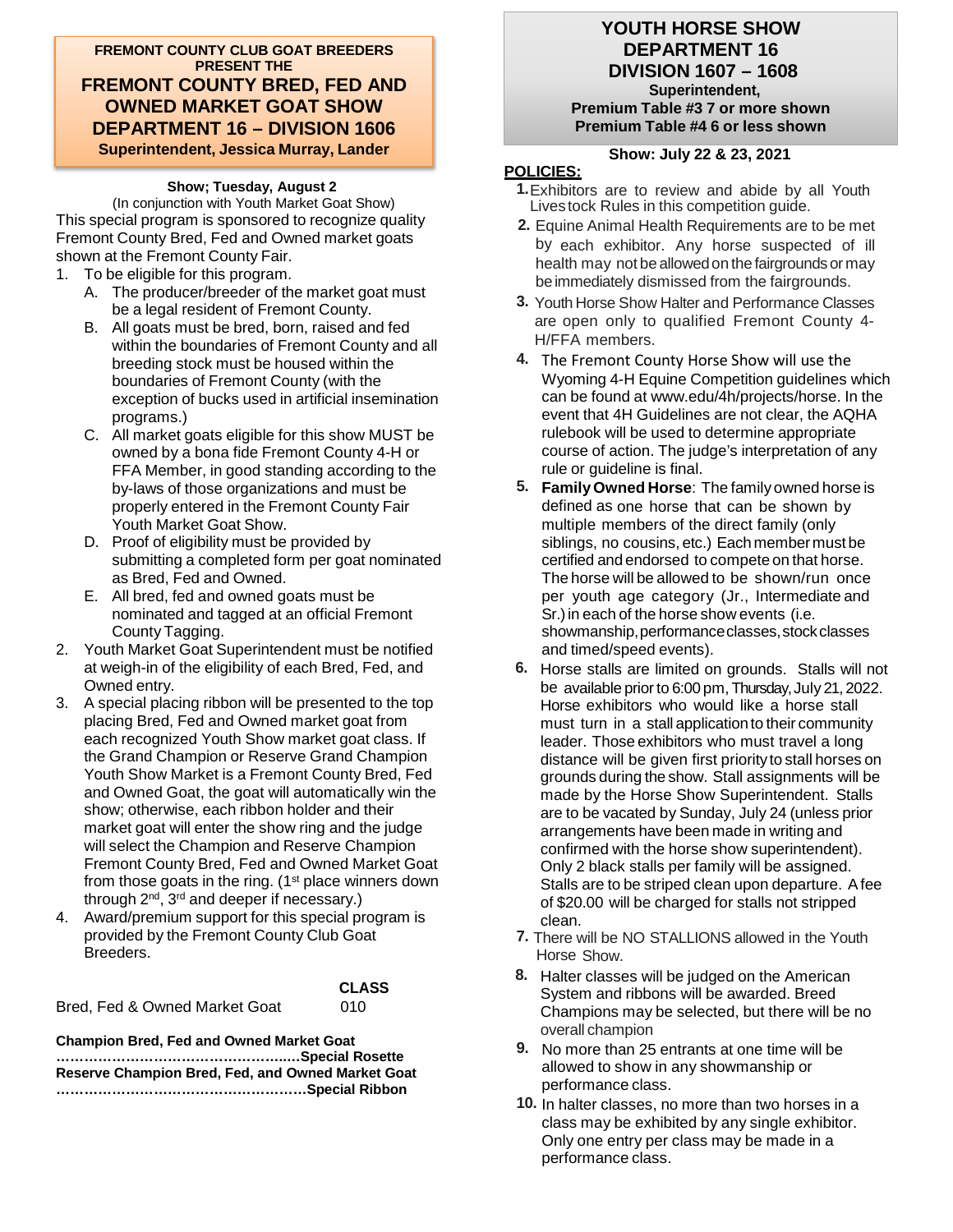- **11.** Exhibitors must be able to control their horses on the grounds at all times.
- **12.** Any protest must be lodged at the time of the infraction. Disqualification in the ring will be made prior to class placement. The superintendent will be responsible for rule enforcement.
- **13.** 4-H and FFA members competing in this division must verify that they have owned or leased their horses not later than May 1, 2022.
- **14.** Halter classes: in reference to horse's age, its birthday should be considered as being January 1 of the year in which it was born, If born anytime in 2018 it will be a four year old, on January 1, 2022.
- **15.** All quality animals in halter classes are eligible to show at the Fremont County Fair.
- **16.** The Class title "Any Other Breed" is for purebred horses of specific breeding other than those named. For example: A quarter horse-thoroughbred cross should be entered in the breed class the horse most resembles, not "Any Other Breed". It is the exhibitors' responsibility to present crossbred or questionable animals to the Show Committee for a visual appraisal and a decision before the horse is shown.
- **17.** Please refer to the patterns in Wyoming 4-H Equine Competition guidelines which can be found online at www.edu/4h/projects/horse.
- **18.** Classes may be combined the day of the show at the discretion of show management.
- **19.** Halter classes will show as posted on show day.

## **20. Safety Guidelines**:

- A. The safety of youth exhibitors and their horses must be kept foremost in mind of all participants in this horse show.
- B. All horse safety rules, regulations, and guidelines shall be adhered to at all times. Due to space and time limitations, all of the safety expectations cannot be listed within this publication. However, a few of the basic and most important safety expectations are listed below.
	- 1) 4-H members must complete the safety part of the 4-H Horse Levels Program before they can participate in the Youth Horse Show at the Wyoming State Fair. FFA Members must pass the FFA Safety Test before they can participate in the Youth Horse Show at the Wyoming State Fair.
	- 2) Safety helmets certified by the American Society for Testing and Material and the Safety Equipment Institute (ASTM/SEI) are mandatory for all English events that require a club member to be mounted on a horse.
	- 3) Safety helmets (ASTM/SEI certified) are recommended for all Western events that require a club member to be mounted on a horse.
	- 4) Safety helmets (ASTM/SEI certified) are highly recommended for all speed events and classes that involve stock animals such as Working Cow Horse, Ranch Sorting, Goat Tying, Team Sorting or Roping Events.
- 5) Heeled boots are required anytime a club member is mounted on a horse. This helps prevent an exhibitor's foot from sliding through a stirrup and getting caught. Smooth sole boots are required anytime a club member is mounted on a horse. This prevents an exhibitor's foot from getting caught/hung up in the stirrup.
- 6) Bareback riding is not permitted.
- 7) In halter classes or any other time an exhibitor is working around a horse, he or she shall stay in the safety zones and the lead rope shall not be dropped.
- 8) Running, loud playing, and other similar activities are not allowed near horses, especially at a show, workshop, camp, or other place that is unfamiliar to horses that are already nervous and jumpy due to unfamiliar surroundings.

### **21. Youth Requirements:**

- A. If a youth is eligible to be in Wyoming 4-H and the FFA Program, he or she is eligible for enrollment in the Wyoming Horse Project, as long as he or she complies with the guidelines of the program**.**
- B. A member shall be properly enrolled in the horse project.

## **22. Animal Requirements**.

- A. The possession/ownership date for horses utilized by club members for exhibition at the Fremont County Fair and the Wyoming State Fair is May 1, of the current club year. Therefore, the regulations and guidelines stated with in this publication can only be applied beginning on May 1 of each current year.
- B. Whenever a question on horse ownership, possession, or identification arises, a club member along with a club leader, or 4-H Educator share the responsibility to provide proper documentation of ownership, possession, or identification.
- C. Any infractions, as determined by the Fremont County Fair Board or County Horse Committee, will disqualify said horse during the contract year from showing or competing in any county or state club contest.
- D. Ponies shall measure 58 inches or under at the withers. No exceptions are allowed. All ponies must be measured before showing. Ponies measuring more than 58 inches, will not be allowed to show in any pony class.
- E. The two associations for miniature horses (American and International) have different height requirements. As a result, the horse project will use the one with the higher requirement as that is more inclusive for club members and the horse program. Therefore, miniature horses shall not measure greater than 34 inches at the withers. Those measuring greater than 34 inches but less than 58 inches, will be classified as a pony (see the previous item D.)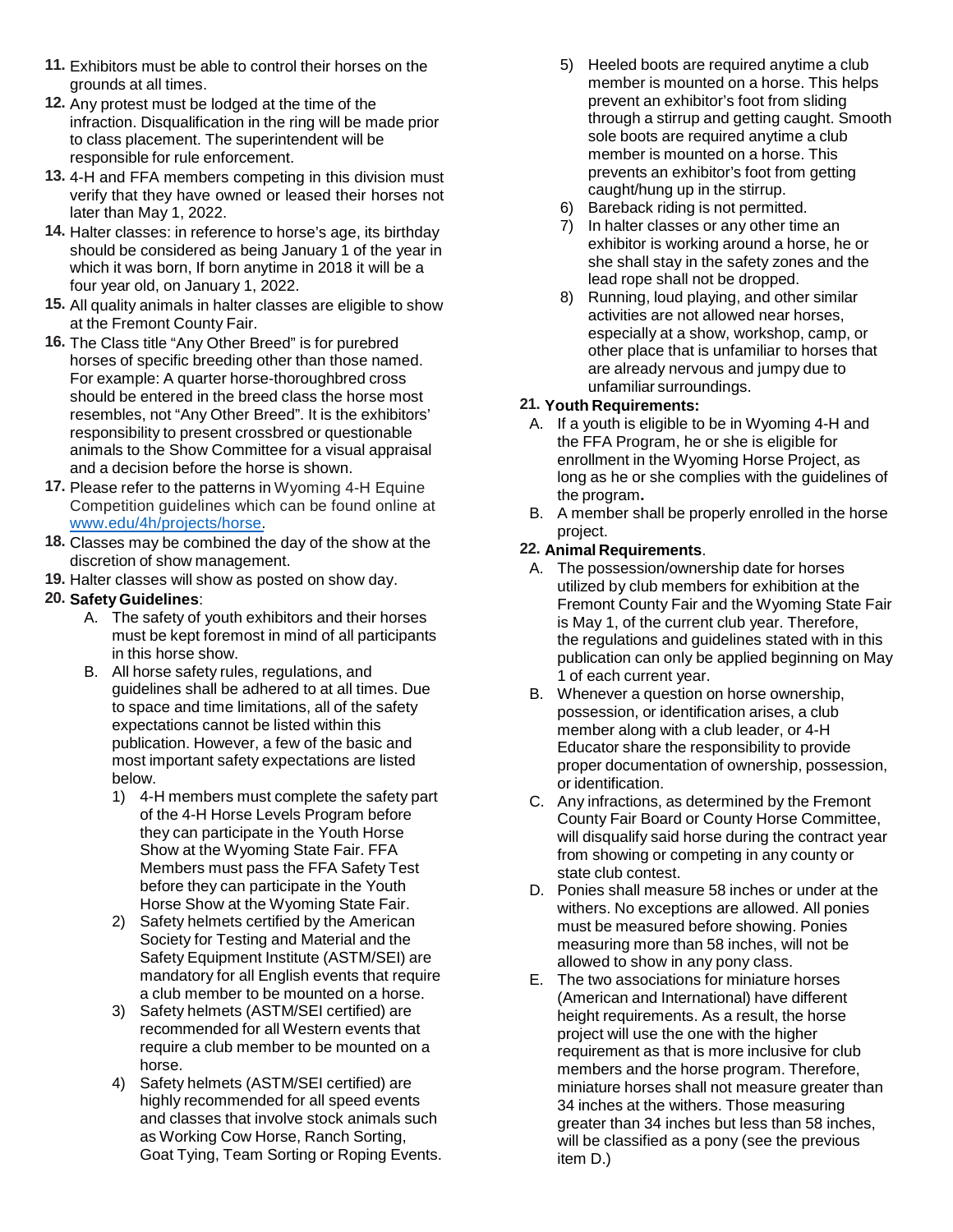## **23. Showing Guidelines**:

- A. At the Fremont County Fair Horse Show, each exhibitor may only enter one horse per performance class. However, exhibitors may enter two different horses in halter classes.
- B. Poor Sportsmanship will not be tolerated in any show. An exhibitor can be asked to forfeit premiums and may be immediately dismissed from a show, if show committee has determined poor sportsmanship occurred.
- C. Exhibitor must accompany, care for and exhibit their own horse, however, in the interest of safety and education. An exhibitor may be assisted at the Fremont County Fair by a 4-H Educator, FFA Advisor another 4-H or FFA member or by an immediate family member only (father, mother, brother, sister) in whose name the horse is owned and accepted entry is acknowledged, in fitting and grooming at all horse shows. They may also assist the exhibitor saddle, bridle, or make tack changes. However, the exhibitor must be present and actively participating in these activities.
- D. Exhibitors that do not have their horses under suitable control shall be excused from the ring. Judges and ring officials should stress safety in a courteous manner to all exhibitors in a class.
- E. A fall to the ground by a horse or a rider is cause for disqualification. A horse is considered to have fallen when its shoulder makes contact with the ground. A rider is considered to have fallen when he or she is separated from a horse in such a way as to require remounting.
- F. Imposition of a penalty for unsoundness is at the discretion of a judge or superintendent. If it is severe enough to impair the required performance, a judge can disqualify a horse and a rider, by excusing them from the show ring.
- G. Barrels and poles may not be used as markers in any class except barrel racing pole bending, stake race, and trail class
- H. Junior riders are defined as being 8-10 years old and they will not be asked to mount after a dismount.
- I. Intermediate riders are defined as being 11-13 years old and they will not be asked to mount after a dismount.
- J. Senior riders are defined as being 14-18 years old and they may or may not be asked to mount after a dismount.
- K. No attendant shall be allowed in the ring except to mount after a dismount.

#### **24. Equipment:**

- A. Clothing and tack should reflect a neat, clean and well-fitted appearance**.** Expensive clothing and/or expensive tack are not required nor expected. Silver or fancy equipment will not count over neat, clean, well-fitted, and workmanlike equipment
- B. A ring steward and/or a judge may inspect equipment as riders enter a class, and they may allow an exhibitor to change from unacceptable

equipment to acceptable equipment.

- C. A judge may also prohibit equipment deemed severe and dangerous.
- D. Lack of required equipment shall be cause for disqualification.
- E. Tack and Attire for Western, Speed, Cattle and/or Roping Events:
	- 1) **Personal Wear:** Western hat or approved safety helmet, Western boots with heals, long pants, and long-sleeved shirt. In speed events, cattle events and roping events a safety helmet is highly recommended. However, if using a Western hat, a restraining method should be used.
	- 2) **Tack:** Western stock saddle and Western bridle with curb bit used with split or romal reins. Horses 5 years of age and younger may be shown in a snaffle bit or braided rawhide, braided leather, or rope bosal with split reins. (Refer to the Wyoming manual entitled 4-H Horse project for more information on bits)
	- 3) **Holding the Reins:** When riding horses 5 years of age or younger with a snaffle bit or bosal, two hands must be used on the reins. When riding with a curb bit, a hand should be around the reins. One finger between the reins is permitted when holding split reins. With a romal, no finger is permitted between the reins, and there must be at least 16 inches of rein between the hands. "Tom Thumb" or shanked snaffles are still standard bits and are to be ridden with one hand.
	- 4) **Optional Tack:** Spurs, chaps, raincoat, breast collar, and hobbles in riding classes.
	- 5) **Prohibited Tack:** In all classes (except cattle or roping) ropes or reatas (riatas) and draw reins are prohibited. In classes other than speed events or cattle/roping events; closed roping reins, hackamore bits or mechanical hackamore, running martingales, tie-downs, nosebands, whips, bats, or quirts are prohibited. In all western horsemanship (equitation) and trail classes, all horse boots and leg equipment are prohibited.
	- 6) **Curb Chains:** Curb Chains are permissible but must be at least ½ inch wide and lay flat against a horse's jaw. A flat leather strap at least one inch wide is acceptable.
	- 7) **Tack and Attire for English Events:**
		- a. Coats: Hunt coat of tweed or melton or lightweight summer jacket in conservative colors such as navy blue, dark green, gray, black, or brown are permitted.
		- b. Pants: must be breeches or jodhpurs in traditional colors such as buff, Khaki, canary, rust, light gray or white.
		- c. Boots: High hunt boots in black or brown, (rubber boots are not allowed) or jodhpur boots.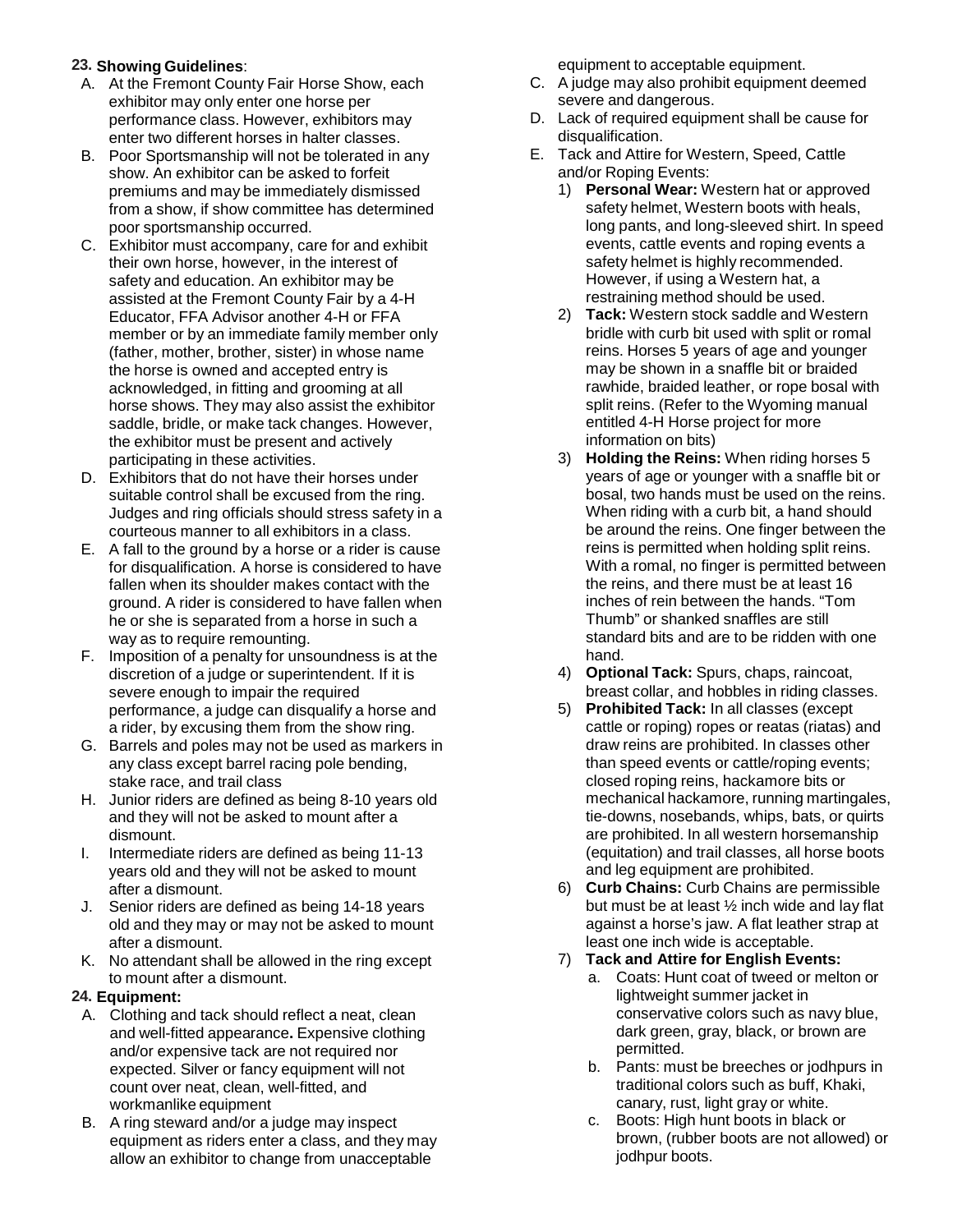- d. Hat: An approved black or brown safety helmet (ASTM/SEI certified) with a safety harness or leather or plastic permanently attached to or encompassing a helmet is required for al English Classes, (An elastic chin strap is not allowed or acceptable). The most recently approved safety helmets are highly recommended and much preferred over older helmets.
- e. Shirts: Ratcatcher shirt with choker or stock tie for girls, button-down collar shirt and a four-in-hand tie for boys.
- f. Hair: Shall be neat and contained (as in a net or braid).
- g. Gloves: Optional.
- h. Saddle: Acceptable saddles include allpurpose, forward-seat or hunt seat. These shall be used with an approved English Girth and may be used with or without padded flaps. Also, a saddle may be used without a pad. If a pad is used, it should be an English style and should properly fit the saddle.
- i. Bridle: An English bridle with a cavesson noseband and leather browband will be used with a snaffle, kimberwicke, or Pelham (with two reins) bit. A full bridle of the afore mentioned type may also be used.
- **25. SAFETY: Safe horsemanship guidelines must be followed at all times during the Youth Horse Show to protect exhibitors and spectators.** Unsafe practices will be prohibited (eg. Riding double, riding bareback, riding with halters only, riding at a speed greater than a walk outside of arenas, etc.) All animals must be under control at all times during the Youth Horse Show. Unruly animals may be excused.

## **YOUTH HORSE SHOWMANSHIP & HALTER CLASSES DIVISION 1607** Premium Table #4

## **SHOWMANSHIPPOLICIES**

- **1.** Showmanship is open to Senior, Intermediate and Junior 4-H exhibitors one junior, one intermediate and one senior may be designated from each county to attend State Fair. To attend 4-H exhibitors must be selected to represent their county and entry must be made by respective extension educators.
- **2.** No stallions or lactating females will be allowed in any showmanship event. Showmanship contestants must show their own animals. Animals must meet ownership requirements and be carried as a current 4-H/FFA project.
- **3.** Members may compete in the showmanship contest in both 4-H and FFA divisions, if age and youth program eligible.
- **4.** Judging will be on the basis of exhibitors' ability to present their animal for judging, including the movement and positioning of the animal and condition and cleanliness of the animal, as it relates to being ready for show. Mannerisms and conduct of the exhibitor are also included. **HALTER CLASSES – POLICIES**

- **5.** Halter classes with less than three (3) entries may be combined with successive classes (with in sex and breed) at the Show Committees' discretion. Classes having three or more horses will be established the night before the halter show.
- **6.** Individual horses may be entered in one halter class only. NO DOUBLE ENTRIES.

NOTE: it is the exhibitors' responsibility to present crossbred or questionable animals to the Show Committee for a visual appraisal and decision BEFORE the show. Unapproved animals untypical of the class entered may be dismissed from the ring with the exhibitor being disqualified and all privileges forfeited.

#### **BREED**

**A APPALOOSA F PALOMINO B ARABIAN<br>C MINIATURE C MINIATURE H QUARTER HORSE I** THOUGHBRED **E PAINT OR PINTO J ANY OTHER RECOGNIZED BREED; DONKEYS, MULES**

**CLASS A B C D E F G H I J** Filly-Foaled in 2022

**001 015 029 043 057 071 085 099 113 127** Filly-Foaled in 2021

**002 016 030 044 058 072 086 100 114 128** Mare-Foaled in 2020

**003 017 031 045 059 073 087 101 115 129** Mare-Foaled In 2017-2019

**004 018 032 046 060 074 088 102 116 130** Mare-Foaled before 2017

**005 019 033 047 061 075 089 103 117 131 CHAMPIONMARE**

#### **RESERVECHAMPIONMARE**

Gelding-Foaled in 2022

**008 022 036 050 064 078 092 106120134** Gelding-Foaled in 2021

**009 023 037 051 065 079 093 107121135** Gelding-Foaled in 2020

**010 024 038 052 066 080 094 108122136** Gelding-Foaled in 2017-2019

**011 025 1039 053 067 081 095 109 123137** Gelding-Foaled before 2017

**012 026 040 054 068 082 096 110124138 CHAMPIONGELDING**

**RESERVECHAMPIONGELDING**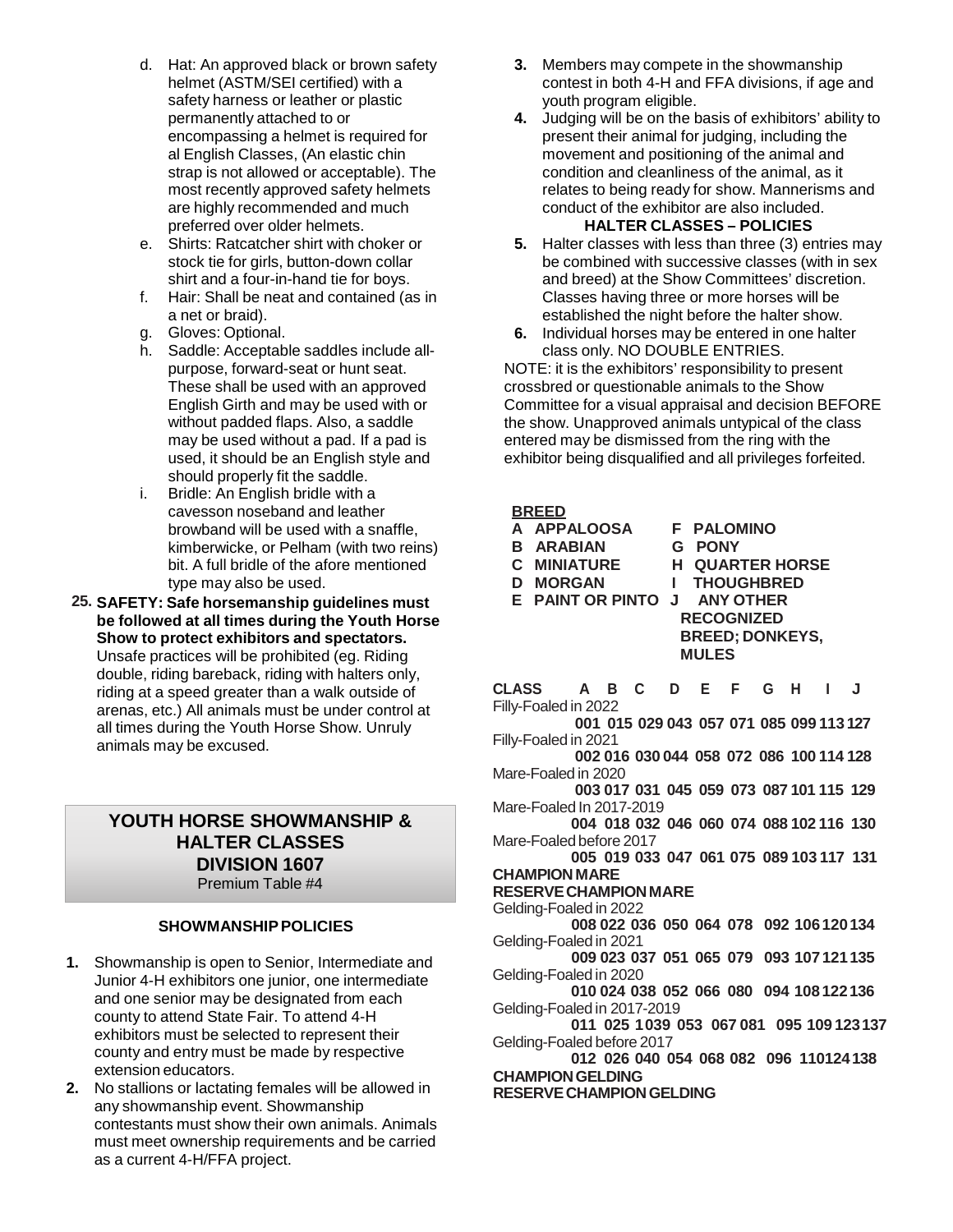## **YOUTH HORSE PERFORMANCE CLASSES DIVISION 1608**

#### **POLICIES:**

- 1. Gates will be closed during the times events. If an exhibitor does not want to abide by this rule, please do not enter the class.
- 2. Please refer to patterns in the current Wyoming 4-H Equine Competition guidelines which can be found online at www.edu/4h/projects/horse.
- 3. Performance Class participants will be limited to showing one horse per class.
- 4. Riders will tack and dress appropriately for English and Western Classes. Rider will have five (5) minutes to prepare.

#### **5. Fees will be charged forthe following classes:**

| А.                       | <b>Breakaway Roping</b> | \$10.00 |
|--------------------------|-------------------------|---------|
|                          | <b>B.</b> Goat Tying    | \$5.00  |
| $\overline{\phantom{a}}$ |                         | .       |

- **C. Ranch Sorting \$10.00**
- **D.** Team Roping \$10.00<br>**E.** Working Cow Horse \$15.00 **E.** Working Cow Horse
- 6. Ages as of January 1, 2022

Junior shall be 8 years to 10 years old. Intermediate shall be 11 years to 13 years old. Senior shall be 14 years to 18 years old. FFA members shall be in good standing.

#### **YouthShow Performance Classes**

|                             | FFA/Senior | Interm. | Junior |
|-----------------------------|------------|---------|--------|
| Hunter under Saddle         | 020        | 040     | 060    |
| <b>Hunt Seat Equitation</b> | 021        | 041     | 061    |
| Ranch Riding                | 022        | 042     | 062    |
| <b>Western Pleasure</b>     | 023        | 043     | 063    |
| Western Horsemanship        | 024        | 044     | 064    |
| Western Riding              | 025        | 045     | 065    |
| Reining                     | 026        | 046     | 066    |
| Trail                       | 027        | 047     | 067    |
| <b>Barrel Racing</b>        | 028        | 048     | 068    |
| Pole Bending                | 029        | 049     | 069    |
| <b>Working Cow Horse</b>    | 030        | 050     | 070    |
| <b>Breakaway Roping</b>     | 031        | 051     | 071    |
| <b>Ranch Sorting</b>        | 032        | 052     | 072    |
| <b>Team Roping Header</b>   | 033        | 053     | 073    |
| <b>Team Roping Heeler</b>   | 034        | 054     | 074    |
| Goat Tying                  | 035        | 055     | 075    |

**\*\*Intermediate and Junior entry in working Cow Horse, Breakaway Roping, Ranch Sorting, Team Roping and Junior Goat Tying will be allowed IF a release of liability is signed by a parent. These classes are not available at the WSF.**

### **YOUTH HORSE SHOW FFA SWEEPSTAKES CHAMPION Class 070**

**High Point FFA Exhibitor**

**Please enter this class if you want to compete for the FFA Sweepstakes Award. Points accumulated by the individual/exhibitor, not by the horse.**

**Classes include: Trail, Western Riding, Western Pleasure, Western Horsemanship, Hunt seat Equitation, Hunter under Saddle and all Speed Events.**

**Special Award to the High Point Individual FFA Sweepstakes Enter; 16-1608-070**

## **YOUTH HORSE SHOW 4-H SWEEPSTAKES CHAMPION Class 071**

**High Point 4-H Exhibitor Please enter this class if you want to compete for the 4-H Sweepstakes Award. Points accumulated by the individual/exhibitor, not by the horse.**

**Classes include: Trail, Western Riding, Western Pleasure, Western Horsemanship, Hunt seat Equitation, Hunter under Saddle and all Speed Events.**

**4-H Sweepstakes Enter; 16-1608-071 Special Award to the High Point Individual**

#### **JUNIOR POULTRY SHOW DEPARTMENT 16 DIVISION 1609 Superintendent – Jeanne Carper, Riverton Premium Table #4**

#### **Show: Thursday, August 4, 2022**

- 1. Exhibitors are to review and abide by the Youth Livestock Show rules.
- 2. Each exhibitor may only have two entries in a class providing the entries are of different breeds. Maximum number of 30 entries per exhibitor.
- 3. Cockerels and Pullets must be hatched during the current year, except Bantams which may be any age, up to two years.
- 4. A trio consists of one male and two female birds.
- 5. Exhibitors must be present to assist during the judging of their birds.
- 6. Exhibitors must clean cages before leaving the Fair on Sunday.
- 7. No Poultry shall be sold or removed until release time on Sunday. No birds shall leave without consent of the superintendent.
- 8. Premium payouts in this division shall follow the American system.
- 9. **NEW\* ALL Market Exhibitors must attend a Mandatory Sale Meeting, with a parent on Monday, August 1 at 6 p.m. in the Show Pavilion.**
	- A. Cock; male fowl on year and older
	- B. Cockerel; male fowl less than on year old
	- C. Hen; female fowl one year old and older
	- D. Pullet; female fowl less than one year old
	- E. Mature Trio; one cock and two hens of same breed and variety on year old and older.
	- F. Young Trio; one cockerel and two pullets of the same breed and variety.
	- G. Fryer Pen of 3
	- H. Roaster Pen of 3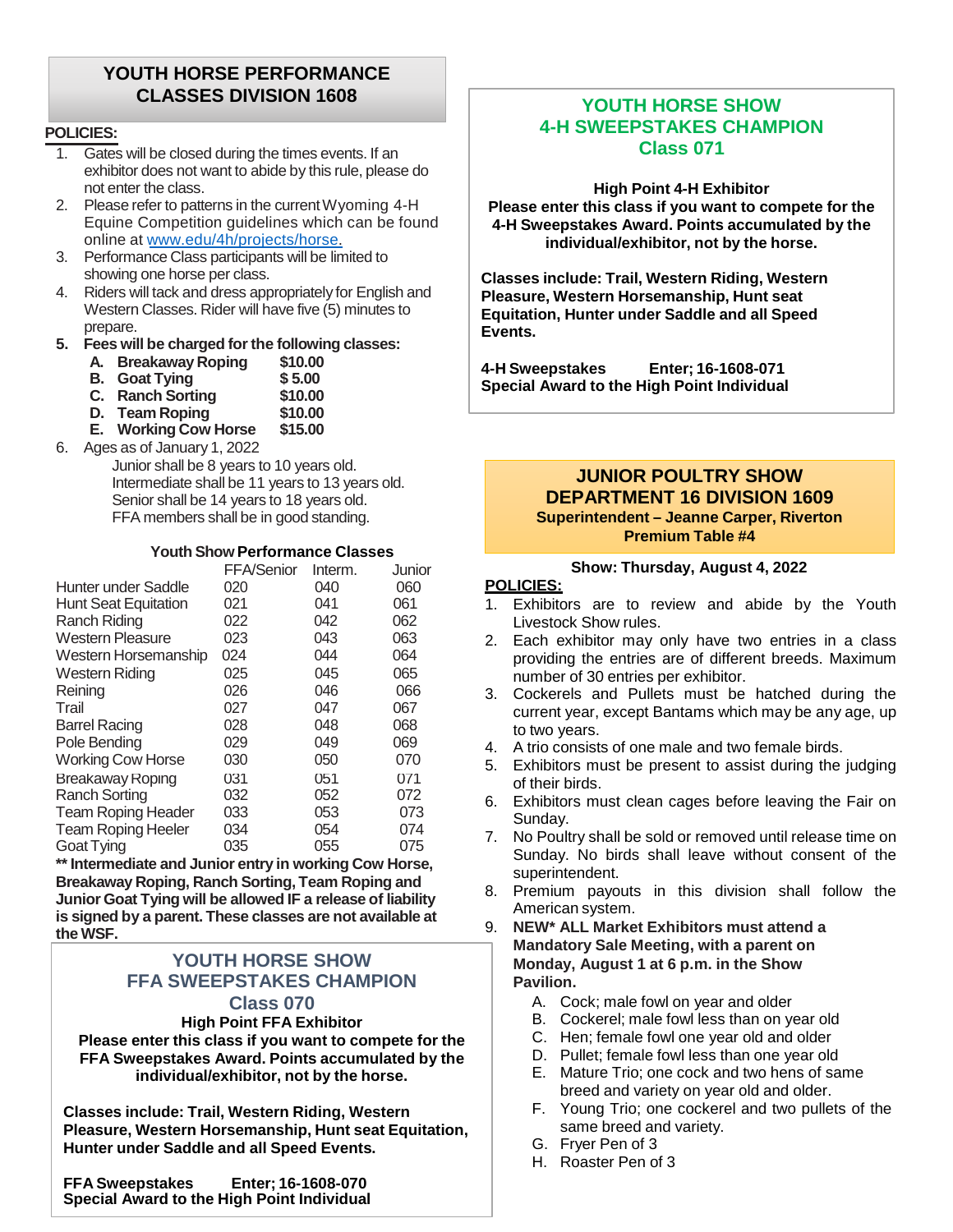#### **STANDARD POULTRY DEFINITIONS**

**American:** Buckeyes, Chanteclers, Delawares, Dominiques, Hollands, Javas, Jersey Giants, Lamonas, New Hampshires, Plymouth Rocks, Rhode Islands, **Wyandottes** 

**Asiatic:** Brahmas, Cochins, Langshans

**English:** Autralorps, Cornish, Dorkings, Orpingtons, Red Caps, Sussex

**Mediterranean:** Anconas, Andalusians, Catalanas, Leghorns, Minorcas, Sicilian Buttercups, Spanish **Continental:** Campiness, Crevecoeurs, Faverolles, Hamburgs, Houdans, LeFleche, Lakenvelders, Polish (Bearded and Non-Bearded)

**All Other Standard Breeds (Not Bantam):**

Ameraucanas, Araucanas, Aseels, Cubalayas, Frizzles, Malays, Modern Games, Naked Necks, Old English Games, Phoenix, Shamos, Sultans, Sumatras, Yokohamas

| <b>STANDARD POULTRY</b> |  |
|-------------------------|--|
|-------------------------|--|

| <b>BREEDS</b> |     | <b>CLASS</b> |     |                         |     |     |  |
|---------------|-----|--------------|-----|-------------------------|-----|-----|--|
|               | А   | в.           | C   | D                       | F.  |     |  |
| American      | 001 |              |     | 002 003 004 005         |     | 006 |  |
| Asiatic       | 007 | 008          |     | 009 010 011 012         |     |     |  |
| Continental   |     |              |     | 013 014 015 016 017 018 |     |     |  |
| English       | 019 |              |     | 020 021 022 023 024     |     |     |  |
| Mediterranean | 025 | 026          | 027 | 028                     | 029 | 030 |  |
| Other Breeds  | 031 |              |     | 032 033 034 035         |     | 036 |  |

#### **BEST OF SHOW STANDARD BIRD Rosette MEAT PENS**

#### **POLICIES:**

- **1. Exhibitors must declare bids for Meat Pens prior to entering the scales.** The Exhibitor will ONLY be allowed to weigh three designated birds per pen. If one of the birds weighed-in is under weight, they may NOT trade or weigh another in its place.
- **2.** Each bird must be within set confines; Fryers under 12 weeks of age, minimum of  $3\frac{1}{2}$  lbs, to maximum of 6 lbs. for each bird. Roasters over 6 lbs. for each bird. (Not over 20 weeks of age).
- **3.** Each Exhibitor may sell one pen of three (3) market poultry at the Junior Livestock Sale.

|                  | G   | н   |  |
|------------------|-----|-----|--|
| Fryer Pen of 3   | 038 |     |  |
| Roaster Pen of 3 |     | 039 |  |

#### **GRAND CHAMPION MEAT PEN Belt Buckle**

**BANTAM DEFINITIONS**

**Game Bantams:** modern, Old English **Single Comb Clean Legged Bantams (other than Game Bantams):** Anconas, Andalusians, Astraloprs, Catalanas, Campines, Delawares, Dorkings, Frizzles, Hollands, Japanese, Javas, Jersey Giants, Lakenvelders, Lamones, Leghorns, Minocras, Naked

Neck, New Hampshires, orpingtons, Phoenix, Plymouth Rocks, Phode Island Reds, Spanish, Sussex **Rose Comb Clean Legged Bantams:** Anconas, Antwerp, Belgian, Dorkings, Dominiques, Hamburgs, Leghorns, Minorcas, Red Caps, Rhode Islands, Rosecombs, Sebrights, Wyandottes **All Other Clean Legged Bantams**: Ameraucanas, Araucanas, Buckeyes, Chanteclers, Cornish, Crevecoeurs, Cubalayas, Houdans, LeFleche, Mayas, Polish, Shamos, Sicilian Buttercups, Sumatras,

Yokohamas

**Feather Legged Bantams:** Botted, Brahams, Cochins, Faverolles, Frizzels, Langshans, Silkies, Sultans

## **BANTAM POULTRY**

| <b>BREEDS</b>                        | <b>CLASSES</b> |   |    |   |                         |   |  |  |
|--------------------------------------|----------------|---|----|---|-------------------------|---|--|--|
|                                      | A              | в | C. | D | E                       | F |  |  |
| Game Breeds<br>Single Comb Clean     |                |   |    |   | 040 041 042 043 044 045 |   |  |  |
| Legged (non game)<br>Rose Comb Clean |                |   |    |   | 046 047 048 049 050 051 |   |  |  |
| Legged<br>All Other Combs            |                |   |    |   | 052 053 054 055 056 057 |   |  |  |
| Clean Legged<br>Feather Legged       |                |   |    |   | 058 059 060 061 062 063 |   |  |  |
| Breeds                               |                |   |    |   | 064 065 066 067 068 069 |   |  |  |

**BEST OF SHOW BANTAM Rosette**

## **PRODUCTION POULTRY**

#### **POLICIES:**

- 1. May be purebred or cross bred but all three birds must be same variety.
- 2. For laying flock exhibit three hens, cannot be shown in any other class. May be older than one year, but not over two years in age.

**PRODUCTION CLASS** Trio of Pullets Laying Flock 078

## **WATERFOWL**

- A. Drake; males one year old and older.
- B. Young Drake; male less than one year old.
- C. Hen; female one year old and older.
- D. Young Hen; female less than one year old.
- E. Gander; male one year old and older
- F. Young Gander; male under one year old.
- G. Goose; female one year old and older.
- H. Young Goose; female under one year old.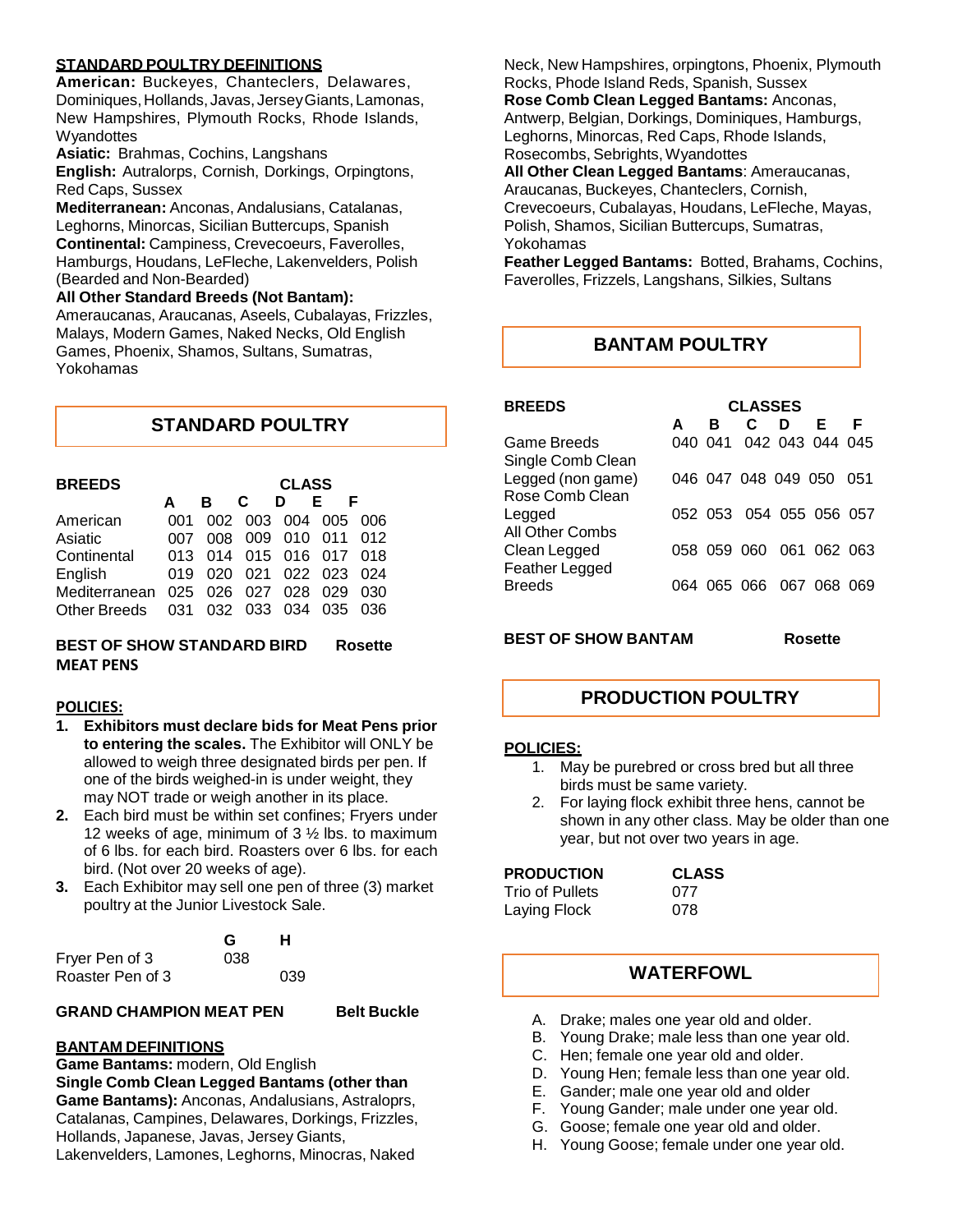## **DUCKS**

|                                     |              |              |     |     |     | ນ.       |                     | <b>Exhibitor, must clean cages during the fail an</b> |               |                |      |
|-------------------------------------|--------------|--------------|-----|-----|-----|----------|---------------------|-------------------------------------------------------|---------------|----------------|------|
|                                     |              | <b>CLASS</b> |     |     |     |          |                     | before leaving the fair.                              |               |                |      |
|                                     |              | B<br>A       |     | C   | D   |          |                     |                                                       |               |                |      |
| <b>All Standard Varieties</b>       |              |              |     |     |     |          |                     |                                                       | <b>CLASS</b>  |                |      |
| (As listed in A.S.O.P.)             |              | 080          | 081 | 082 | 083 |          |                     | <b>Mature</b>                                         | <b>Mature</b> | Young          | Your |
| Ducks Bantam Weight                 |              |              |     |     |     |          |                     | <b>Cock</b>                                           | <b>Hen</b>    | Cock           | Her  |
| Carolina Wood; East Indie; Mallard; |              |              |     |     |     | Helmet   |                     | 100                                                   | 101           | 102            | 103  |
| Mandarin; Any other Variety         |              | 084          | 085 | 086 | 087 | Homers   |                     | 104                                                   | 105           | 106            | 107  |
|                                     |              |              |     |     |     | Fantails |                     | 108                                                   | 109           | 110            | 111  |
|                                     |              |              |     |     |     | Modena   |                     | 112                                                   | 113           | 114            | 115  |
|                                     | <b>ULLOL</b> |              |     |     |     | Komorner |                     | 116                                                   | 117           | 118            | 119  |
|                                     |              |              |     |     |     |          | Any Other Breed 120 |                                                       | 121           | 122            | 123  |
|                                     |              | <b>CLASS</b> |     |     |     |          |                     |                                                       |               |                |      |
|                                     | Е            | F            |     | G   | н   |          |                     | <b>BEST OF SHOW PIGEON</b>                            |               | <b>Rosette</b> |      |
| <b>All Standard</b>                 | 088          | 089          |     | 090 | 091 |          |                     |                                                       |               |                |      |
| Varieties                           |              |              |     |     |     |          |                     |                                                       |               |                |      |
| (as listed in A.S.O.P)              | 092          | 093          |     | 094 | 095 |          |                     | <b>ORNAMENTAL BIRDS</b>                               |               |                |      |
|                                     |              |              |     |     |     |          |                     |                                                       |               |                |      |

**BEST OF SHOW WATERFOWL Rosette**

**TURKEY**

- **A.** Tom; male one year and older.
- **B.** Young Tom; male less than one year old.
- **C.** Hen; female one year old and older
- **D.** Young Hen; female less than one year old

|                         | <b>CLASS</b> |     |             |   |  |  |
|-------------------------|--------------|-----|-------------|---|--|--|
|                         | A            | B C |             | D |  |  |
| All Standard Varieties  |              |     |             |   |  |  |
| (as listed in A.S.O.P.) | 093          |     | 094 095 096 |   |  |  |
|                         |              |     |             |   |  |  |

**BEST OF SHOW TURKEY Rosette**

#### **PIGEONS**

#### **POLICIES:**

- 1. All birds must be banded with a seamless band in order to be shown.
- 2. All birds must be owned by the exhibitor.
- 3. Classes will be combined or divided as necessary by the show superintendent.
- 4. Substitutions may be made only in same class or color.
- 5. Sick or diseased birds will not be allowed on the grounds or allowed to stay on grounds.
- 6. Exhibitor may show one bird per class, except in "Any Other Breed Classes". In Any Other Breed Classes, an exhibitor may show any number of birds, as long as they show only one bird per breed per class. e.g. If you show ark Angels, you may show one cock, one hen, one young cock and one young hen as "Any Other Breed". Please put the specific breed of your bird on your entry form.
- 7. Mature means over one year in age; young is under one year of age.
- 8. Exhibitor must be present to assist handling of birds during judging.
- 9. Exhibitor, must clean cages during the fair and before leaving the fair.

|               |          |     |     |                     |                              | <b>CLASS</b>         |               |              |
|---------------|----------|-----|-----|---------------------|------------------------------|----------------------|---------------|--------------|
| 080           | 081      | 082 | 083 |                     | <b>Mature</b><br><b>Cock</b> | <b>Mature</b><br>Hen | Young<br>Cock | Young<br>Hen |
| die; Mallard; |          |     |     | Helmet              | 100                          | 101                  | 102           | 103          |
| riety<br>084  | 085      | 086 | 087 | <b>Homers</b>       | 104                          | 105                  | 106           | 107          |
|               |          |     |     | Fantails            | 108                          | 109                  | 110           | 111          |
|               |          |     |     | Modena              | 112                          | 113                  | 114           | 115          |
| ULLƏL         |          |     |     | Komorner            | 116                          | 117                  | 118           | 119          |
|               | $\cdots$ |     |     | Any Other Breed 120 |                              | 121                  | 122           | 123          |

## **ORNAMENTAL BIRDS**

All Ornamentals are to be entered as pairs, one cock and one hen of the same breed and variety only.

- A.
- B. Mature Pair, Cock and hen, one year and older, of the same breed and variety.
- C. Young Pair; young cock and hen, less than one year old, of the same breed and variety.

| <b>BREED/VARIETY</b> | <b>CLASS</b> |     |  |
|----------------------|--------------|-----|--|
|                      | А            | в   |  |
| Guinea Fowl          | 125          | 126 |  |
| Peacocks             | 127          | 128 |  |
| Pheasants            | 129          | 130 |  |
| Quail                | 131          | 132 |  |
| Any Other Ornamental | 133          | 134 |  |
|                      |              |     |  |

### **BEST OF SHOW ORNAMENTAL Rosette**

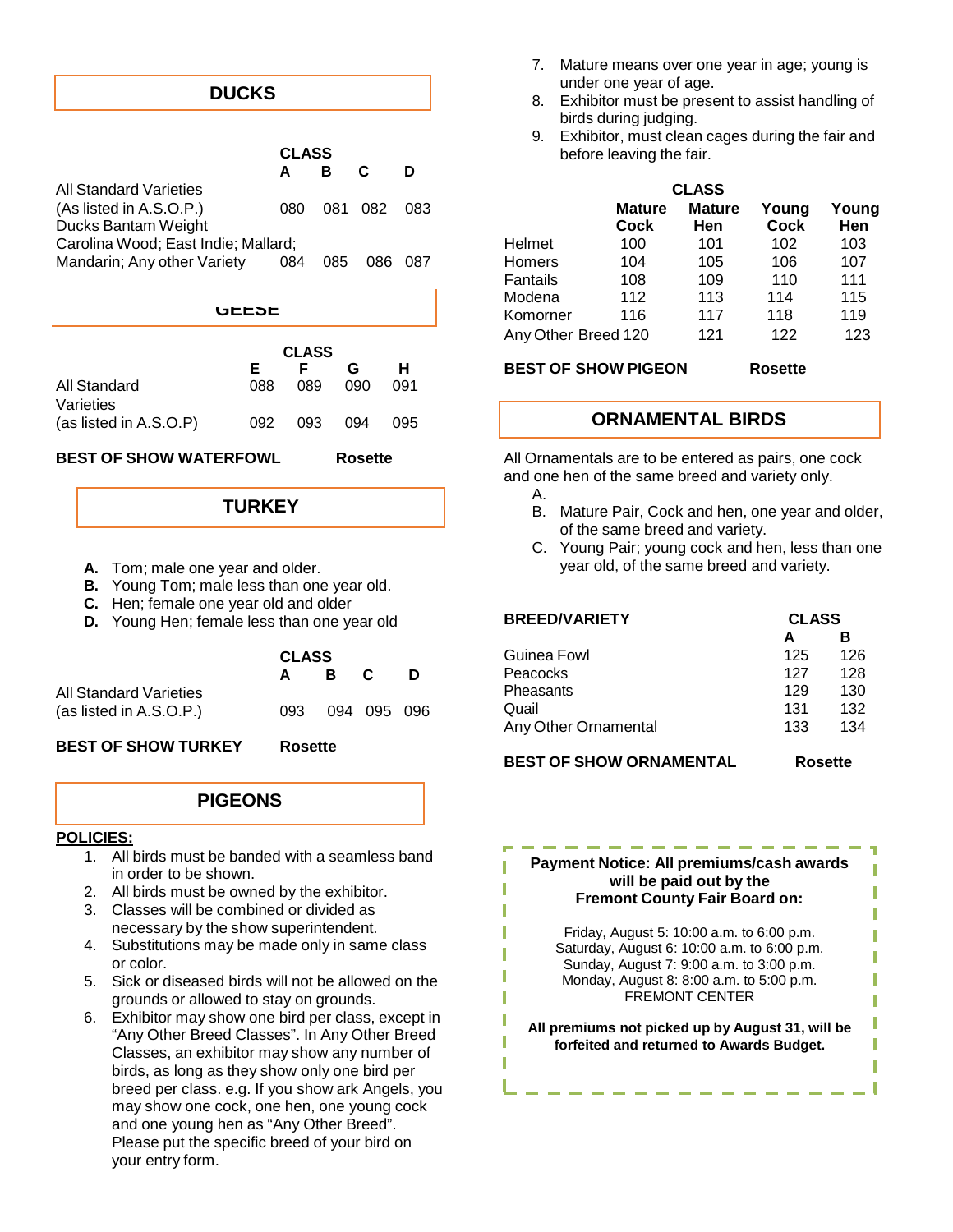#### **YOUTH RABBIT SHOW DOE OR BUCK – BY AGE DEPARTMENT 16 – DIVISION 1611 Superintendent – Dillon Hedges, Lander Premium Table #4**

#### **ALL EXHIBITORS MUST SIGN A RELEASE, STATING THAT THEY ARE AWARE OF THE RISKS IN SHOWING THEIR RABBITS DUE TO RABBIT HEMORRHAGIC DISEASE.**

#### **Show: Wednesday, August 3, 2022**

#### **POLICIES:**

- 1. Exhibitors are to read the Youth Livestock Show Rules.
- 2. Maximum of 30 rabbits entered per exhibitor.
- 3. Due to the rapid development of diseases in rabbits they will be inspected at the animal health inspection site, prior to entry. Any rabbit showing symptoms of disease shall not be allowed on grounds or shall be removed from the show area immediately. Any associated costs will be the responsibility of the owner.
- 4. Rabbits do not need to be pedigreed or registered or meet ARBA standards, however, exhibitors are encouraged to breed and show high quality individual rabbits.
- 5. No more than two rabbits may be shown in each class by the same exhibitor. Due to small numbers, varieties in many breeds will be shown together.
- 6. Do not pen your rabbits until you have checked in with the Rabbit Superintendent. The superintendent will have a list of exhibitors/rabbits that have been entered. If there are any rabbits entered in error, corrections should be made immediately. The show will run faster and more smoothly with entries corrected in advance.
- 7. "Any Other Purebred" rabbit entered must look like the breed it is entered as and representing in the show.
- 8. If an animal is shown in fur class, it must be shown in its respective breed class. Animals disqualified for reasons other than health may still show in fur class. Fryer fur animals should be shown out of a meat pen only.
- 9. Exhibitors must be present to assist during the judging of their rabbits. Individuals other than, judges, show staff and exhibitors will not be allowed behind the judging table.
- 10. There will be cages for each exhibitor, however, if you bring a very large number of rabbits, they may not all be caged at the fair. No cages will be supplied for additional rabbits
- 11. No private rabbit sales may be released early, only at the release time Sunday, August 7 at 7 am.
- 12. Exhibitors are encouraged to secure their rabbit cages for the safety of the rabbits.
- 13. Commercial sales of cages or other rabbit equipment will not be allowed in the barn.
- 14. Exhibitors must clean and keep clean all cages during fair and prior to leaving on Sunday.

- A. Junior Doe (up to 6 mo.)
- B. Intermediate Doe (6 to 8 mo.)
- C. Senior Doe (8 mo. & older)
- D. Junior Buck (up to 6 mo.)
- E. Intermediate Buck (6 to 8 mo.
- F. Senior Buck (8 mo. & older)

| <b>CLASS</b><br><b>SIX CLASS BREEDS</b> | A    | R                       | ת : מ |                     | F | - F  |
|-----------------------------------------|------|-------------------------|-------|---------------------|---|------|
| Californian                             | 001. |                         |       | 002 003 004 005     |   | 006  |
| D'Argent                                | 007  |                         |       | 008 009 010 011     |   | -012 |
| <b>Flemish Giant</b>                    | 013  |                         |       | 014 015 016 017 018 |   |      |
| French Lop                              | 019  |                         |       | 020 021 022 023 024 |   |      |
| New Zealand                             |      | 025 026 027 028 029 030 |       |                     |   |      |
| (All Varieties)                         |      |                         |       |                     |   |      |
| Satins (White)                          | 031  |                         |       | 032 033 034 035 036 |   |      |
| Satins (All Varieties)                  | 037  |                         |       | 038 039 040 041 042 |   |      |
| Any Other Purebred<br>Six Class         | 043  |                         |       | 044 045 046 047 048 |   |      |
| Crossbred; Six Class                    | 049  |                         |       | 050 051 052 053 054 |   |      |

#### **Champion Six Class Breeds Rosette Reserve Champion Six Class Breeds Rosette**

### **FOUR CLASS BREEDS**

| Angora English               | 055 | 056 | 057     | 058 |
|------------------------------|-----|-----|---------|-----|
| (All Varieties)              |     |     |         |     |
| Angora French                | 059 | 060 | 061     | 062 |
| (All Varieties)              |     |     |         |     |
| Dutch (All Varieties)        | 063 |     | 064 065 | 066 |
| Himalayan                    | 067 | 068 | 069     | 070 |
| <b>Holland Lop</b>           | 071 |     | 072 073 | 074 |
| Jersey Wooly                 | 075 |     | 076 077 | 078 |
| (All Varieties)              |     |     |         |     |
| Mini Lop Colored Pattern 079 |     | 080 | 081     | 082 |
| Mini Lop Broken Pattern      | 083 | 084 | 085     | 086 |
| Mini Rex                     | 087 | 088 | 089     | 090 |
| <b>Netherland Dwarf</b>      | 091 | 092 | 093     | 094 |
| Polish                       | 095 | 096 | 097     | 098 |
| <b>Rex Broken Pattern</b>    | 099 | 100 | 101     | 102 |
| <b>Rex Colored Pattern</b>   | 103 | 104 | 105     | 106 |
| Any Other Four Class         | 107 | 108 | 109     | 110 |
| Purebred                     |     |     |         |     |
| <b>Any Other Four Class</b>  | 111 | 112 | 113     | 114 |
|                              |     |     |         |     |

## **Champion Four Class Breeds Rosette Reserve Champion Four Class Breeds Rosette**

#### **BEST OF SHOW RABBIT RESERVE CHAMPION BEST OF SHOW RABBIT**

#### **Special Ribbons awarded to:**

Best of Breed and Best of Opposite sex in all breeds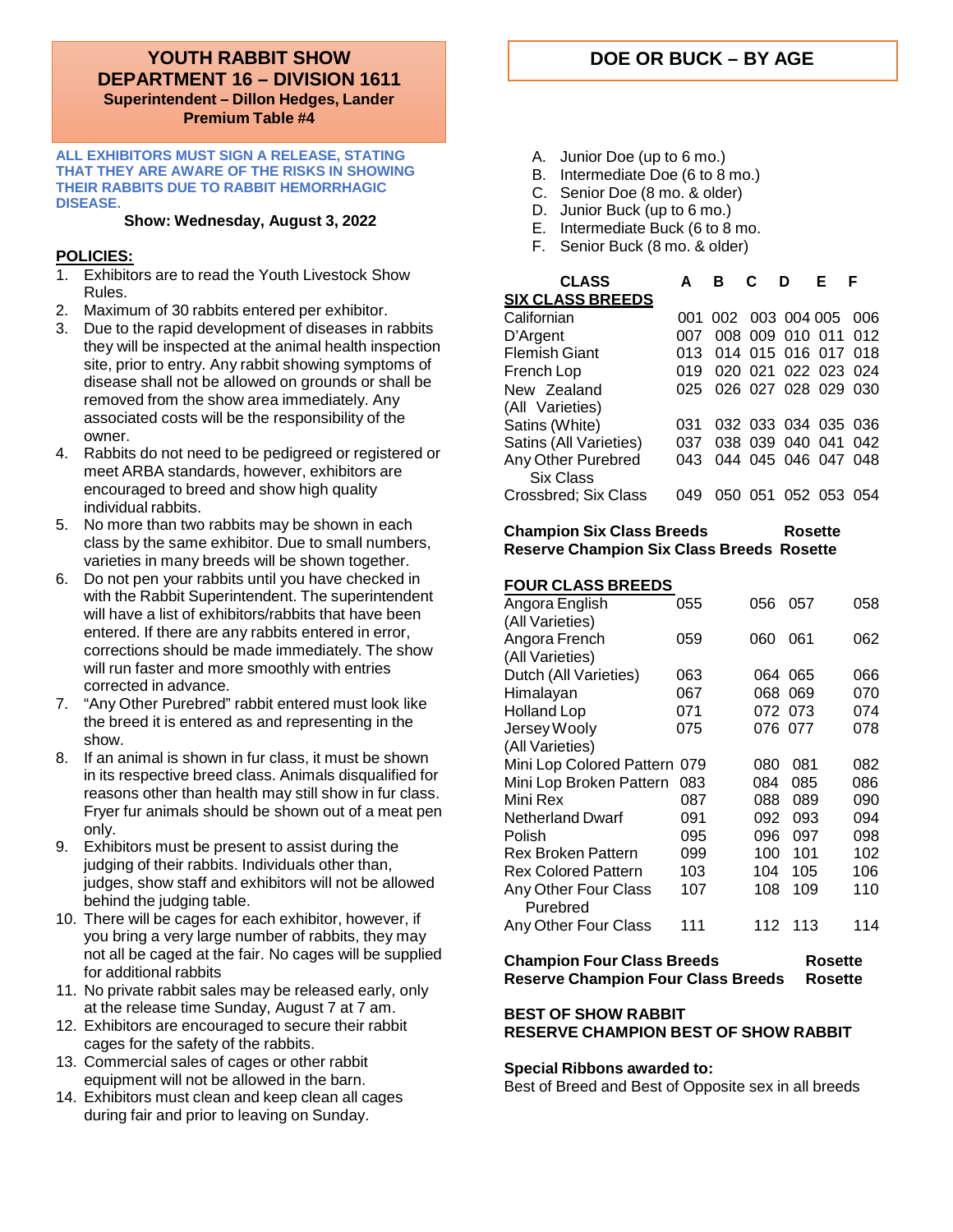#### **CLASS**

#### **115**

Meat Pen of 3 rabbits is limited to two pens per exhibitor. Meat pen rabbits to be 70 days of age and to weigh between 3 and 5 pounds each. Meat pen rabbits are to be from one owner/exhibitor and must be distinctly separate rabbits from other class entries.

| <b>Champion Meat Pen</b>         | <b>Rosette</b> |
|----------------------------------|----------------|
| <b>Reserve Champion Meat Pen</b> | <b>Rosette</b> |
| <b>CLASS</b>                     |                |

#### **118**

Single Fryer (limited to two entries per exhibitor) **Champion Fryer Rabbit Rosette Reserve Champion Fryer Rabbit Rosette**

#### **GRAND CHAMPION MEAT PEN Belt Buckle**

**NOTE:\*** For 2021 weight for meat pens will be 3.5 to 5.5 pounds per Rabbit

• **NEW\* ALL Market Exhibitors must attend a Mandatory Sale Meeting, with a parent on Monday, August 1 at 6 p.m. in the Show Pavilion.**

#### **FUR CLASSES**

#### **CLASS**

#### **121**

**Normal Fur, White Only –** American, Breveren, Britannia Petite, Californian, English Lops, Florida Whites, Himalayans, Polish, New Zealand

#### **122**

**Normal, all colors, but white –** American, Beveren, Belgian hare, Brittannia Petit, Champagne D'Argent, Checkered Giants, Cinnamon, Crème D'Argent, Dutch, English Lop, English Spot, Giant Chinchilla, Harlequins, Havana, New Zealand, Palomino, Polish, Rhinelander, Silvers, Silver Marten, Tans

#### **CLASS**

**123**

**Rex, White only –** Mini Rex and Rex

**124**

**Rex, all other colors, but white –** Mini Rex and Rex **125**

**Satin, White only –** Satins

#### **126**

**Satin, all other colors, but white –** Satins

**127**

**All Other Breed Fur –** All colors- American Chinchilla, American Sable, Dwarf Hotot, Flemish Giants, French Lops, Hotot, Holland Lops, Lilac, Mini Lops, Netherland Dwarfs, Silver Fox, Stand Chinchilla

#### **128**

**Fryer Fur, all colors** (a rabbit from the Meat Pen Class or single Fryer class

| <b>Champion Fur Rabbit</b>         | Rosette |
|------------------------------------|---------|
| <b>Reserve Champion Fur Rabbit</b> | Rosette |

**MEAT CLASSES WOOL CLASSES**

All wool breed rabbits are shown together and will be separated in to two groups, white and colored. Breeds for the wool classes are English Angora, French Angora, Satin Angora, Giant Angora, American Fuzzy Lop and JerseyWool.

# **CLASS**

ī

- **131** Wool, White only
- **132** Wool, all colors

**Champion Wool Rabbit Rosette Reserve Champion Wool Rabbit Rosette**

ï ı ī ī Ī Ī

ı

**Payment Notice: All premiums/cash awards will be paid out by the Fremont County Fair Board on:**

> Friday, August 5: 10:00 a.m. to 6:00 p.m. Saturday, August 6: 10:00 a.m. to 6:00 p.m. Sunday, August 7: 9:00 a.m. to 3:00 p.m. Monday, August 8: 8:00 a.m. to 5:00 p.m. FREMONT CENTER

**All premiums not picked up by August 31, will be forfeited and returned to Awards Budget.**

## **YOUTH SHEEP SHOW DEPARTMENT 16 DIVISIONS 1612-1613 Superintendent: Amanda Winchester, Lander Premium Table #3**

**Show: Thursday, August 4, 2022**

## **YOUTH BREEDING SHEEP DIVISION 1612**

- 1. Exhibitors are to read and abide by the Youth Livestock Show rules.
- 2. Breeding sheep must be purebred or registered; except classes in the "Any other Purebred" or Commercial; Crossbred, Wether Type Breeds. Each animal entered in this division must be individually identified. **All sheep must have USDA/APHIS Scrapie Tags in the ear prior to arrival on grounds. No exceptions.**
- 3. All breeding sheep, yearlings and over, must be shorn after January 1 of the current year.
- 4. A flock shall consist of one ram and four ewes. All animals must be owned by one individual.
- 5. Should 25 head or more be entered in any class, the class will be randomly split into two subclasses for elimination judging. No premium paid for subclasses.
- 6. No sheep will be allowed to be penned before 4 p.m. on Sunday August 31. **No exceptions**.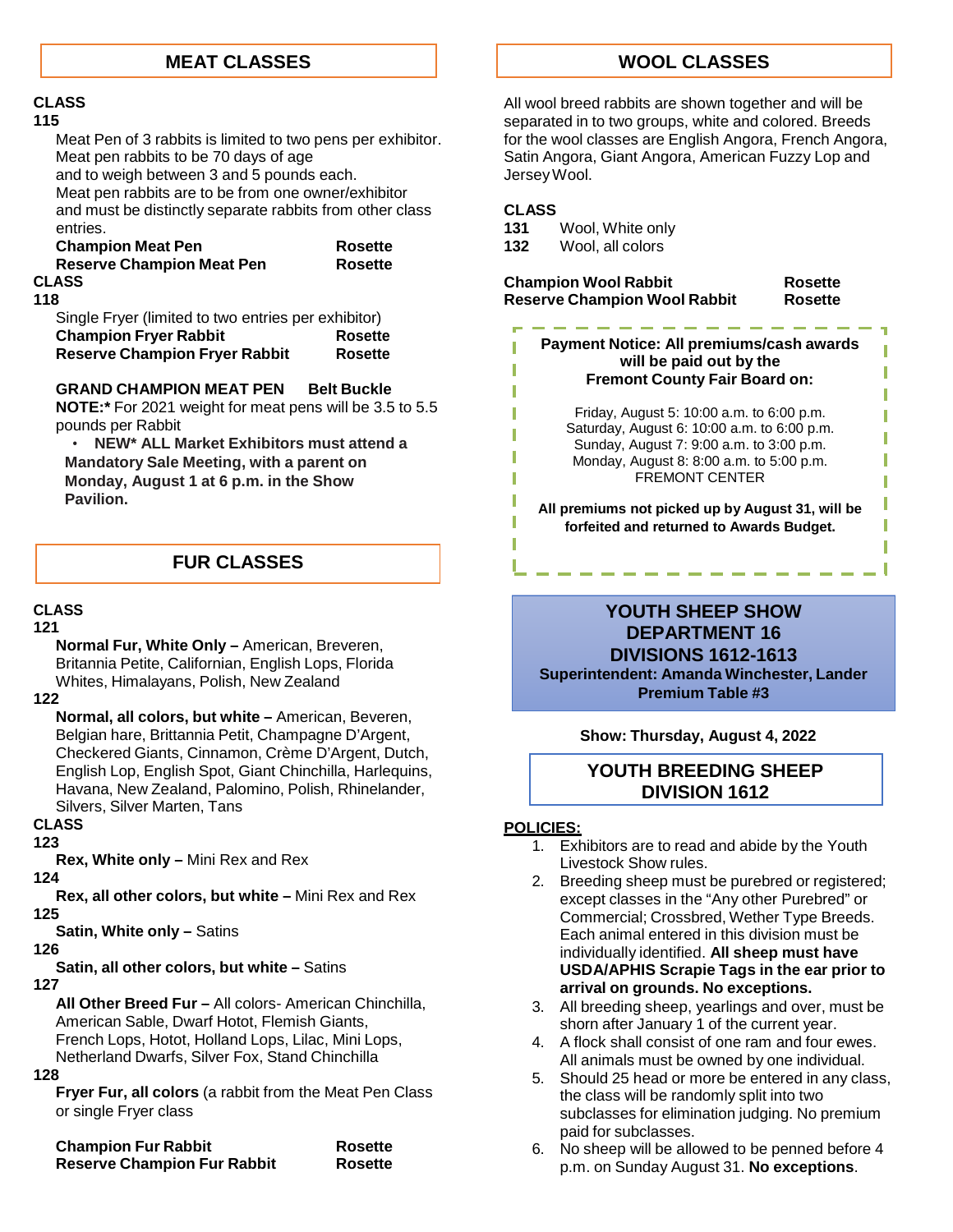- 7. Yearlings entered in yearling classes must have yearling teeth and must be born in 2021.
- 8. Sheep entries in the breeding sheep show are not eligible to show in the market lamb show and vice versa.
- 9. No artificial color, paint or powder is allowed on breeding sheep.
- 10. Wood shavings or straw is allowed in sheep pens.
- 11. Extreme docking of lambs is not an acceptable animal husbandry practice. Any lamb showing signs of rectal prolapse shall be disqualified and must be immediately removed from the show grounds by the exhibitor.

#### **BREEDS**

- **A. Columbia**
- **B. Dorset**
- **C. Hampshire**
- **D. Rambouillet**
- **E. Suffolk**
- **F. Targhee**
- **G. Any Other Purebred**
- **H. Commercial; Crossbred; Wether Type**
- **I.**

**CLASS A B C D E F G H** Ram, 1 yr. old & under 2 (born in 2021)

**001 015 029 043 057 071 085 099** Winter Ram lamb (born Dec. 1, 2021 - Feb. 15, 2022)

**002 016 030 044 058 072 086 100** Spring Ram lamb (born Feb. 16 - June 1, 2022)

**003 017 031 045 059 073 087 101 CHAMPION RAM**

## **RESERVE CHAMPION RAM**

Pen of 2 Ram Lambs, (born in 2022)

**006 020 034 048 062 076 090 104** Ewe 1 yr. old & under 2 (born in 2021) **007 021 035 049 063 077 091 105** Winter Ewe lamb (born Dec. 1, 2021 - Feb. 15, 2022)

- **008 022 036 050 064 078 092 106** Spring Ewe lamb (born Feb. 16 - June 1, 2022)
- **009 023 037 051 065 079 093 107**

## **CHAMPION EWE RESERVE**

**CHAMPION EWE**

Pen of 2 Ewe Lambs (born in 2022)

**012 026 040 054 068 082 096 110**

Best 4 Head Lambs (both sexes shown if one exhibitor) **013 027 041 055 069 083 097 111** Breeders Flock (1 ram and 4 ewes, any age)

**014 028 042 056 070 084 098 112**

## **YOUTH MARKET LAMB DIVISION 1613**

- 1. Lambs entered in this division may be either ewes or wethers.
- 2. All Market Lambs must be totally uniformly slick shorn by weigh in on Tuesday, August 2
- 3. Classes will be established by the Show Superintendent following weigh-ins, using natural or logical weight breaks, attempting not to exceed 20 head per class. Market lamb classes with less than three (3) entries will be combined with the next like class.
- 4. Market lambs must weigh a minimum of 100 lbs. Underweight lambs will be allowed to show for ribbons and premiums, but will not sell. No weigh-backs allowed.
- 5. Market Lambs are to be born in 2022 and must have all of their lamb teeth in place.
- 6. All market lambs must not show any signs of active club lamb fungus. Any lamb with active fungus must be removed from the fairgrounds.
- 7. Market lambs are not allowed to have any artificial color or powders used on the animal.
- 8. All lambs must be properly castrated; no cyptochid or ram lambs. Final decision of proper castration by species
- 9. Any lamb showing signs of rectal prolapse shall be disqualified and must be immediately removed from the show grounds by the exhibitor.
- 10. The slapping or lifting of market lambs in the show ring is not allowed. All lambs must have four feet on the ground during the judge's inspection or handling. Lifting feet off the ground or placing feet on any support or altered ring surface is not acceptable. Exhibitors will receive one warning if they are found lifting or slapping lambs. Second offense will result in automatic exhibitor and animals' disqualification.
- 11. Speckled Face Lambs; Wool Breed Crossbred- These are generallya cross between a wool breed and a Blackface (meat) breed. Lambs should show significant evidence of their wool breed ancestry. Skin will appear pink, white wool, brown/black spots in conjunction with wool on legs below the knees/hocks, significant brown/black spots on the face plate. Being wool crossbreds, may also be smut faced (light dirty brown mottling on the face and legs). Black Face Crossbreds – These are generally a cross between a blackface (meat) breed and a whiteface meat breed. Lambs will be black pointed, like a blackface breed; legs, ears, head, and belly will primarily be black, will have significant white spotting on face plate, ears and below the knees/hocks. Blackface lamb entries will be grouped into multiple weight categories, from lightest to heaviest.
- 12. All Youth Market Lambs will be processed, classified and weighed. Classification (Whiteface, Speckled Face and Blackface) and weighing of all market lambs will be Tuesday, August 3. Each lamb is allowed only one trip through the verification processing and weighing.
- 13. Water containers with fresh water must be available to lambs, in their pen, at all times.
- 14. Drenching as a method to source nutrition for an animal is allowed with Superintendent approval.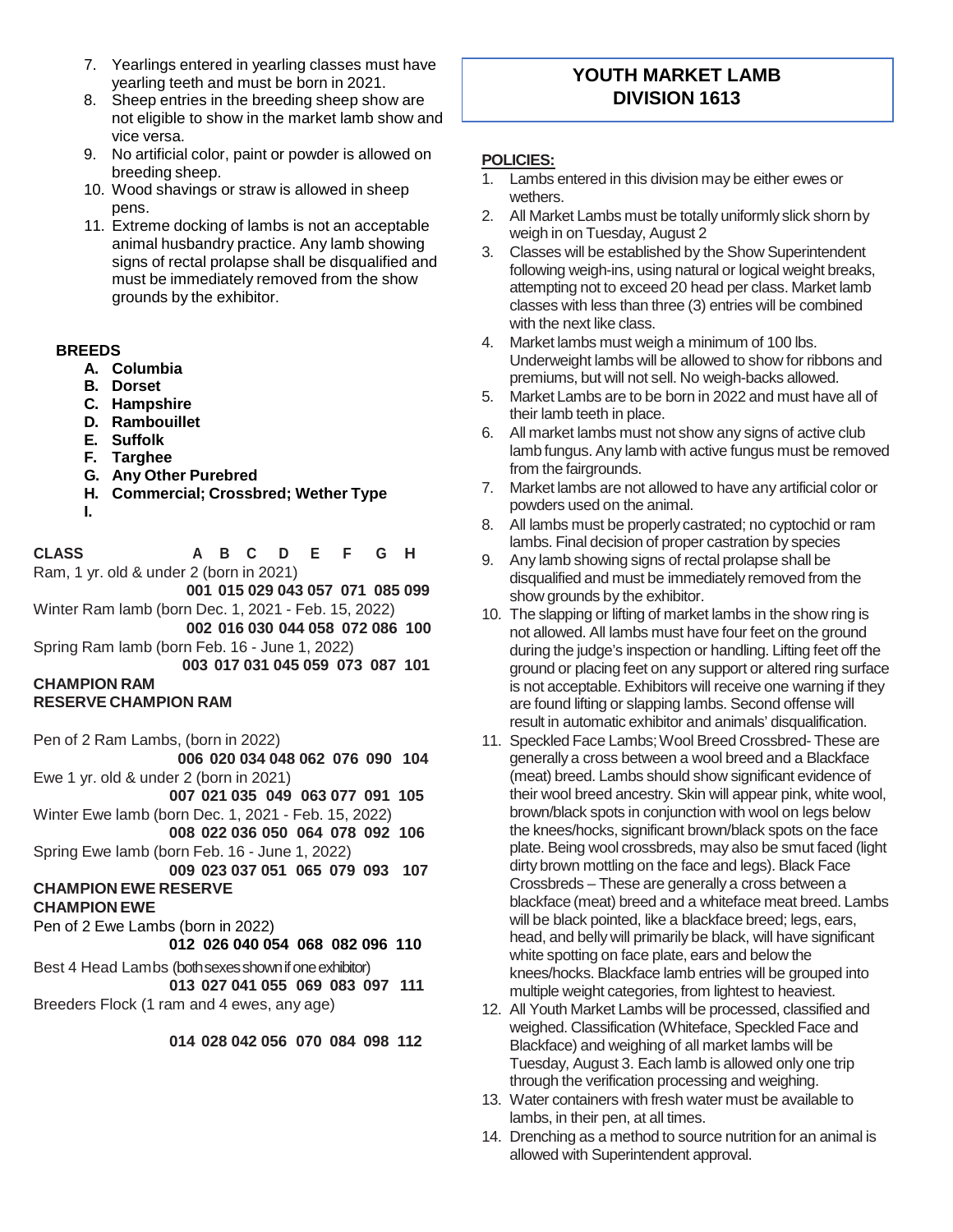**15. NEW\* ALL Market Exhibitors must attend a Mandatory Sale Meeting, with a parent on Monday, August 1 at 6 p.m. in the Show Pavilion.**

|                              | <b>CLASS</b> |
|------------------------------|--------------|
| White Face Market Lamb       | 001          |
| Speckled Face Market Lamb    | 010          |
| <b>Blackface Market Lamb</b> | 020          |

**Champion White Face Market Lamb Rosette Res. Champion White Face Market Lamb Rosette Champion Speckled Face Market Lamb Rosette Res. Champion Speckled Face Market Lamb Rosette Champion Black Face Market Lamb Rosette Res. Champion Black Face Market Lamb Rosette**

**GRAND CHAMPION MARKET LAMB BELT BUCKLE RESERVEGRAND CHAMPION MARKET LAMB JACKET**

> **FREMONT COUNTY CLUB LAMB BREEDERS PRESENT THE FREMONT COUNTY BRED, FED AND OWNED MARKET LAMB SHOW DIVISION 1613**

#### **Show: Thursday, August 4, 2022**

(In conjunction with Youth Market Lamb Show)

This special program is sponsored to recognize quality Fremont CountyBred, Fed and Owned Market Lambs shown at the Fremont Count Fair.

- 1. To be eligible for this program:
	- A. The producer/breeder of the lamb must be a legal resident of Fremont County.
	- B. All lambs must be bred, born, raised and fed within the boundaries of Fremont County and all breeding stock must be housed within boundaries of Fremont County (with the exception of rams used in Artificial Insemination programs).
	- C. All lambs eligible for this show MUST be owned by a **POLICIES:** bonafide Fremont County 4-H or FFA member in good standing according to the by-laws of those organizations and must be properly nominated and entered in the Fremont County Youth Market Lamb Show.
	- D. Proof of eligibility must be provided by submitting a completed form per lamb nominated as Bred, Fed and Owned.
	- E. All bred, fed and owned lambs must be nominated and tagged at the Official Fremont County tagging.
- 2. Youth Market Lamb Superintendents must be notified at weigh-in of the eligibility/proper entry of each Bred, Fed and Owned entry.
- 3. A special ribbon will be presented to the top placing Bred, Fed and Owned market lamb from each recognized Youth Market Lamb Show Class. If the Grand Champion or Reserve Champion Youth Show Market Lamb is a Fremont

County Bred, Fed and Owned lamb, the lamb will automatically win the show; otherwise, each ribbon holder and their market lamb will enter the show ring and the judge will select the Champion and Reserve Champion Fremont CountyBred, Fed and Owned market lamb from those lambs in the ring. (1<sup>st</sup> place winners down through  $2<sup>nd</sup>$ ,  $3<sup>rd</sup>$ , and deeper if necessary.)

4. Premium support for this special program is provided by the Fremont County Club Lamb Breeder.

Bred, Fed & Owned Market Lamb **040**

**CLASS**

**CHAMPION BRED. FED & OWNED Rosette RESERVE CHAMPION BRED, FED & OWNED Rosette**



#### **YOUTH SWINE SHOW DIVISION 1614 & 1615 Superintendent, Wendell VonKrosigk, Shoshoni Premium Table #3**

# **Show: Wednesday, August 3, 2022**

- 1. Exhibitor is to read and abide by the Youth Livestock Show rules.
- 2. All swine exhibited must be owned in the name of one individual 4-H or FFA member by June 1, 2022.
- 3. All swine must meet animal health requirements as stated in this Competition Guide.
- 4. Swine entries in the breeding show are not eligible to show in the market swine show and vice versa.
- 5. All tack of exhibitors will be confined to the space assigned by the Show Superintendent.
- 6. Swine will be assigned pens by the Show Superintendent. Exhibitor must check with the Superintendent upon arrival on grounds.
- 7. Stall cards are to be completed and on display for the duration of the fair.
- 8. No oils or powders allowed on hogs.WATER ONLY.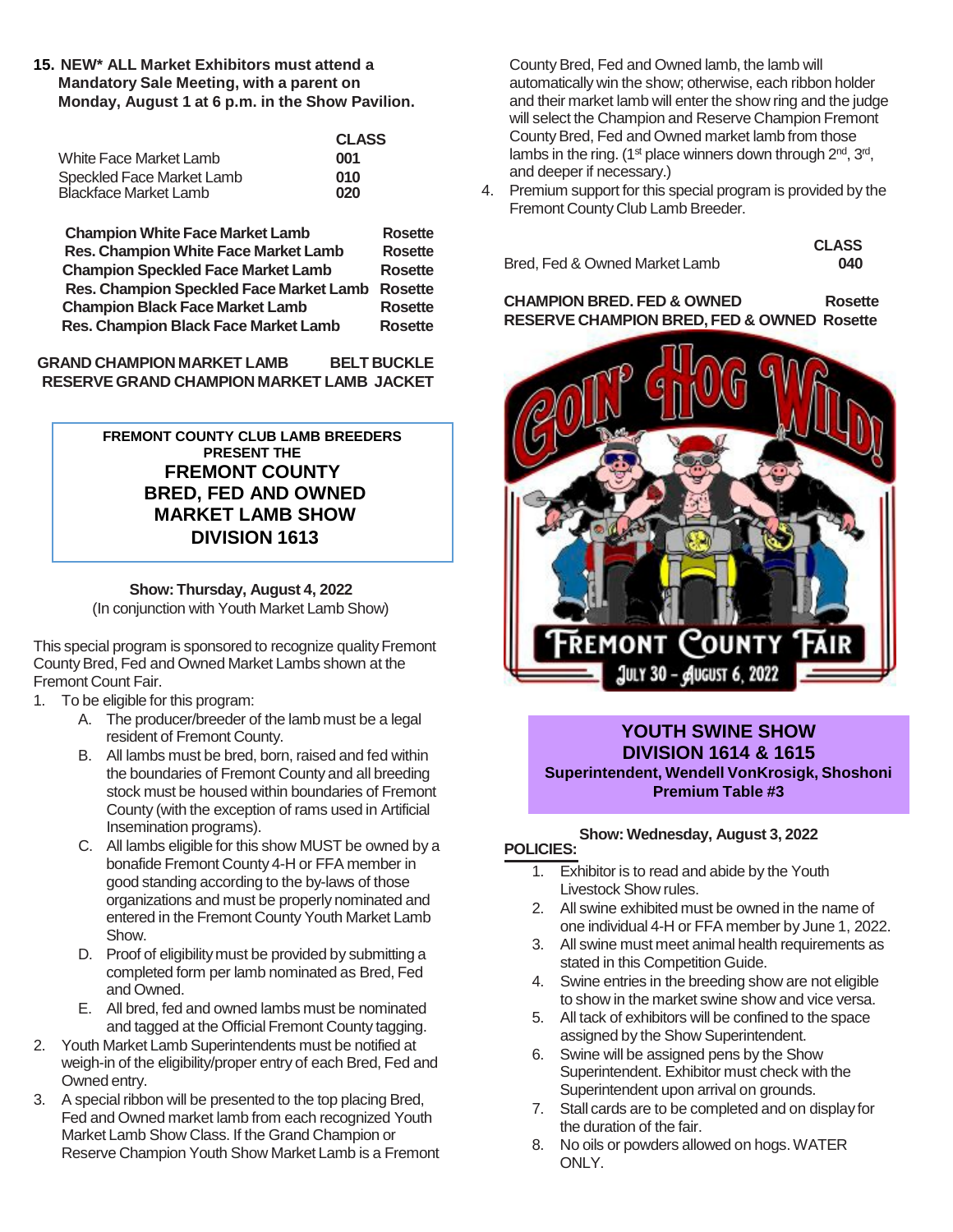- 9. No water cooler, swamp coolers, etc. allowed in barn. Any fans being used must be kept out of the aisles and walkways.
- 10. Herdsmanship is an important component of the youth swine show. Youth groups not meeting minimal daily herdsmanship may forfeit awards/premiums from the swine show.

## **Youth Breeding Swine Division 1614**

#### **POLICIES:**

- 1. No gilts or boars farrowed prior to 2021 will be allowed to show.
- 2. Date for determining boar and gilt ages:
	- A. Junior boar or gilt farrowed after March 1, 2022.
	- B. Senior boar or gilt farrowed between January 1, and February 29, 2022.
- 3. Boar exhibits must be of high quality. Purebred or crossbred may be shown. Purebred boars must meet breed registration requirements. No boars allowed in market classes.
- 4. No swine from the breeding swine show can be show in the market classes and vice versa.

#### **BREEDS**

- **A. Yorkshire (Classes 001-002)**
- **B. Hampshire (Classes 005 – 006)**
- **C. Duroc (Classes 009-010)**
- **D. Crossbreed (Classes 013-014)**
- **E. Any Other Colored Breed (Classes 017-018)**
- **F. Any Other White Breed (Classes 021-022)**

| <b>CLASS</b><br>Gilts: |  | A B C D E |                         | - F |
|------------------------|--|-----------|-------------------------|-----|
| Junior Gilt – 2022     |  |           | 001 005 009 013 017 021 |     |
| Senior Gilt - 2021     |  |           | 002 006 010 014 018 022 |     |

| <b>Champion Gilt</b>         | (each breed) Rosette |
|------------------------------|----------------------|
| <b>Reserve Champion Gilt</b> | (each breed) Rosette |
| <b>SUPREME CHAMPION GILT</b> | <b>BELT BUCKLE</b>   |

| <b>Boars:</b>      | <b>All Breeds/Crosses</b><br><b>CLASS</b> |
|--------------------|-------------------------------------------|
| Junior Boar – 2022 | 026                                       |
| Senior Boar - 2021 | 027                                       |

**Grand Champion Boar Rosette Reserve Grand Champion Boar Rosette**

## **YOUTH MARKET SWINE DIVISION 1615**

#### **POLICIES:**

1. Market Swine classes will be established by show superintendent, by weight with natural breaks or logical separations. Approximately equal numbers of hogs will be designated per weight class.

- 2. Weight ranges for market swine will be: Minimum 225 pounds; Maximum of 310 pounds. Any swine over or under weight, will be allowed to show in special classes for ribbons and premiums only, but will not sell. No weigh-backs on Market Swine will be allowed.
- **3.** All Swine that are **under 225** pounds are to **enter Feeder Swine Class.**
- **4. NEW\* ALL Market Exhibitors must attend a Mandatory Sale Meeting, with a parent on Monday, August 1 at 6 p.m. in the Show Pavilion. CLASS**

|                     | <b>VLA</b> |
|---------------------|------------|
| Feeder Swine        | 001        |
| <b>Market Swine</b> | 003        |

## **GRAND CHAMPION MARKET SWINE BELT BUCKLE RES. GRAND CHAMPION MARKET SWINE JACKET**

| Rosette |
|---------|
| Rosette |
| Rosette |
|         |

## **FREMONT COUNTY SWINE BREEDERS PRESENTS: BRED, FED AND OWNED MARKET SWINE DIVISION 1615**

This special program is sponsored by the Fremont County Swine Breeders to recognize quality Fremont County Bred, Fed and Owned Market Swine shown at the Fremont County Fair.

- 1. To be eligible for this program:
	- A. The breeder/producer of the hog must be a legal resident of Fremont County.
	- B. All swine must be bred, farrowed, raised and fed within the boundaries of Fremont County and all breeding stock must be housed within the boundaries of Fremont County (with the exception of Boars used in Artificial Insemination programs.)
	- C. All swine eligible for this show MUST be owned by a bonafide Fremont County 4-H or FFA Member in good standing according to the bylaws of those organizations and must be properly nominated, tagged and entered in the Fremont County Fair Youth Market Swine Show.
	- D. Proof of eligibility must be provided at county fair weigh in, with a completed Fremont County Bred, Fed and Owned verification form and Bill of Sale.
- 2. The Fremont County Fair Youth Swine Show Superintendent must be notified at weigh-ins of the eligibility/entry of each Bred Fed and Owned entry.
- 3. Awards and premium support for this special program is provided by the Fremont County Swine Breeders/Producers and other youth swine supporters.

**CLASS** 

Bred Fed & Owned Market Swine **CAMER 1944 Champion Bred, Fed & Owned Market Swine**

**Rosette Res. Champion Bred, Fed & Owned Market Swine Rosette**